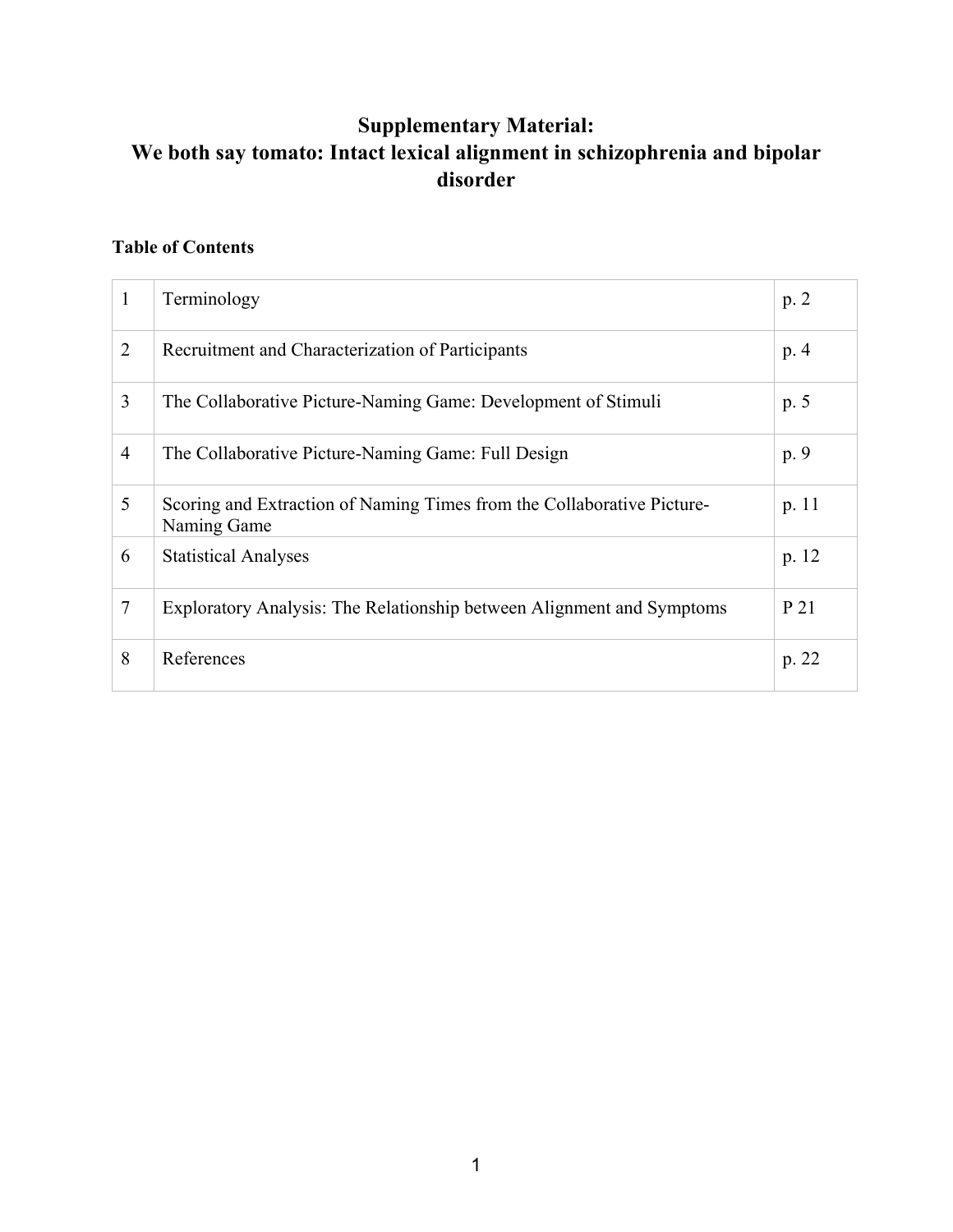## **1. Terminology**

## *1.1 Discussion of "Mentalizing" Terminology*

We note that throughout this manuscript, we use the terms "mentalizing" and "perspectivetaking" interchangeably, to mean "the process by which we make sense of mental states in other people." In essence, these terms refer to "putting oneself in another person's shoes," an ability which is crucial for effective communication. We cannot know whether our partner is understanding us unless we try to see things from their perspective.

Notably, these terms are often used synonymously with "theory of mind", though the reader will note that we do not use this term in the present paper. This decision was made in order to avoid some of the assumptions that may come along with this term, as it has been used in different ways throughout the literature. Some describe theory of mind, not as a process or an ability, but as a core assumption with which healthy adults reason about the world: the assumption that behavior is caused by mental states (Premack & Woodruff, 1978; Frith & Frith, 2006). That is, theory of mind is not something we *use* but something we *have*. In contrast, others have argued that we ought to think of "theory of mind" not as a literal theory that develops over time, but as a mechanism by which the concepts of belief and desire are introduced to the cognitive system (Leslie, Friedman, & German, 2004). Similarly, it has become common, particularly in psychopathology research, to talk about theory of mind as an ability that can be more or less impaired, measured on a scale of low to high (e.g. Fretland et al., 2015; Bora, 2017). Each of these uses carries different assumptions about the cognitive architecture, which are beyond the scope of the present paper. Thus, to avoid any confusion, we stick to the terms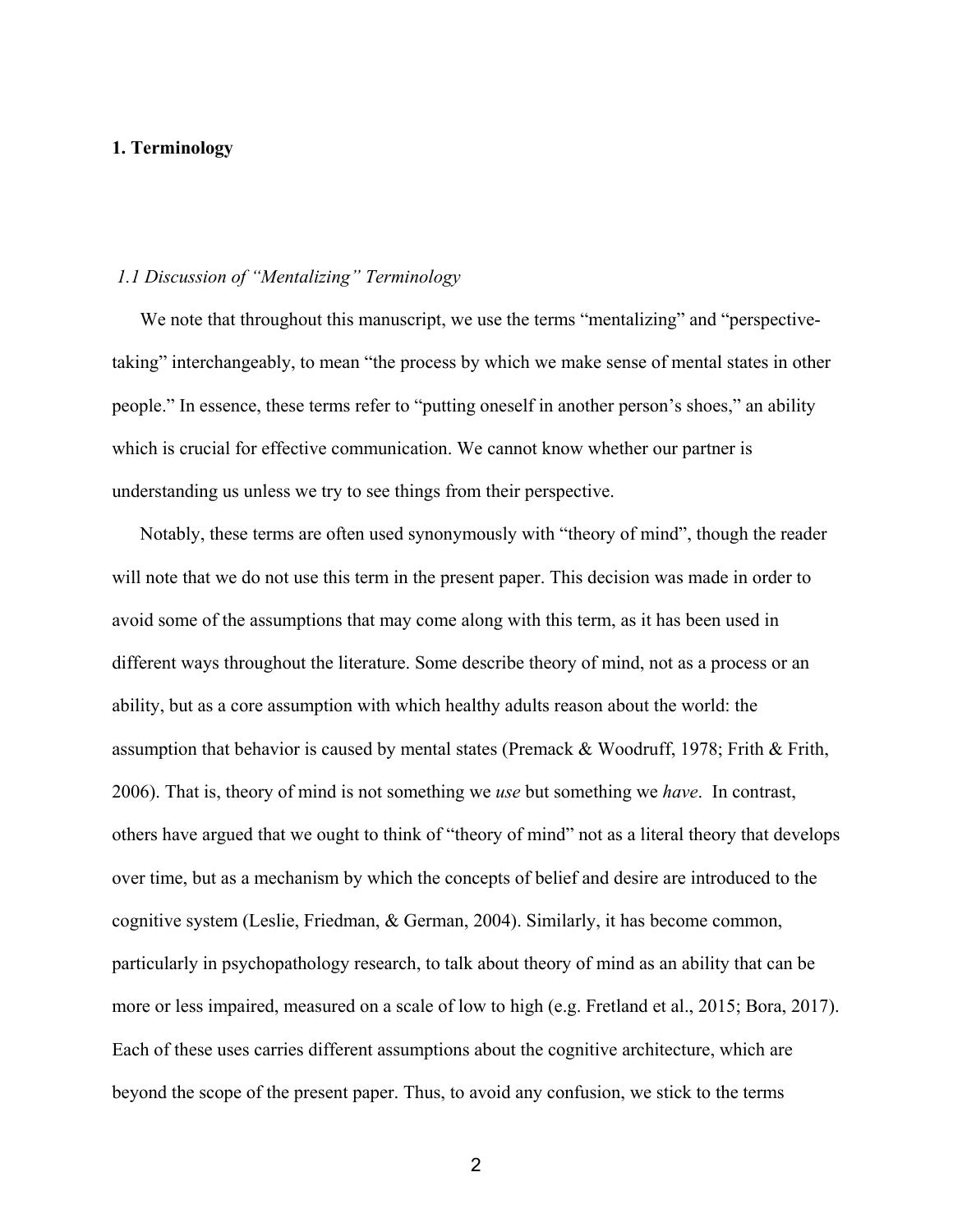"mentalizing" and "perspective-taking," which unambiguously refer to the process of inferring another person's mental state.

# *1.2 Use of the terms "Top-Down" and "Bottom-Up" in relation to Priming and Mechanisms of Alignment*

The concepts of "top-down" and "bottom-up" processing are key to the present paper. We use the term "top-down" to refer to the flow of information from *higher levels* of representation (encoding information at a larger spatiotemporal scale) to *lower levels* of representation (encoding information at a smaller spatiotemporal scale). Conversely, we use the term "bottomup" to refer to the flow of information from *lower* to *higher* levels of representation. Importantly, in a hierarchically organized system (like language), what counts as a "high-level" and what counts as a "low-level" of representation is always relative, depending on the level of representation in which we are interested. In the present study, we are interested in the top-down and bottom-up influences on *lexical* representations (features associated with individual words) during lexical priming and lexical alignment.

In the case of lexical priming, *lower-level* information that might influence the magnitude of the priming effect through *bottom-up* mechanisms might include the degree of orthographic, phonological and semantic overlap between the preceding prime word and the target. *Higherlevel* information that might influence the magnitude of the priming effect through *top-down*  mechanisms might include goal representations (e.g. those determined by task requirements, see Neely, 1991) for a review) or representations of the predictive validity of the broader contextual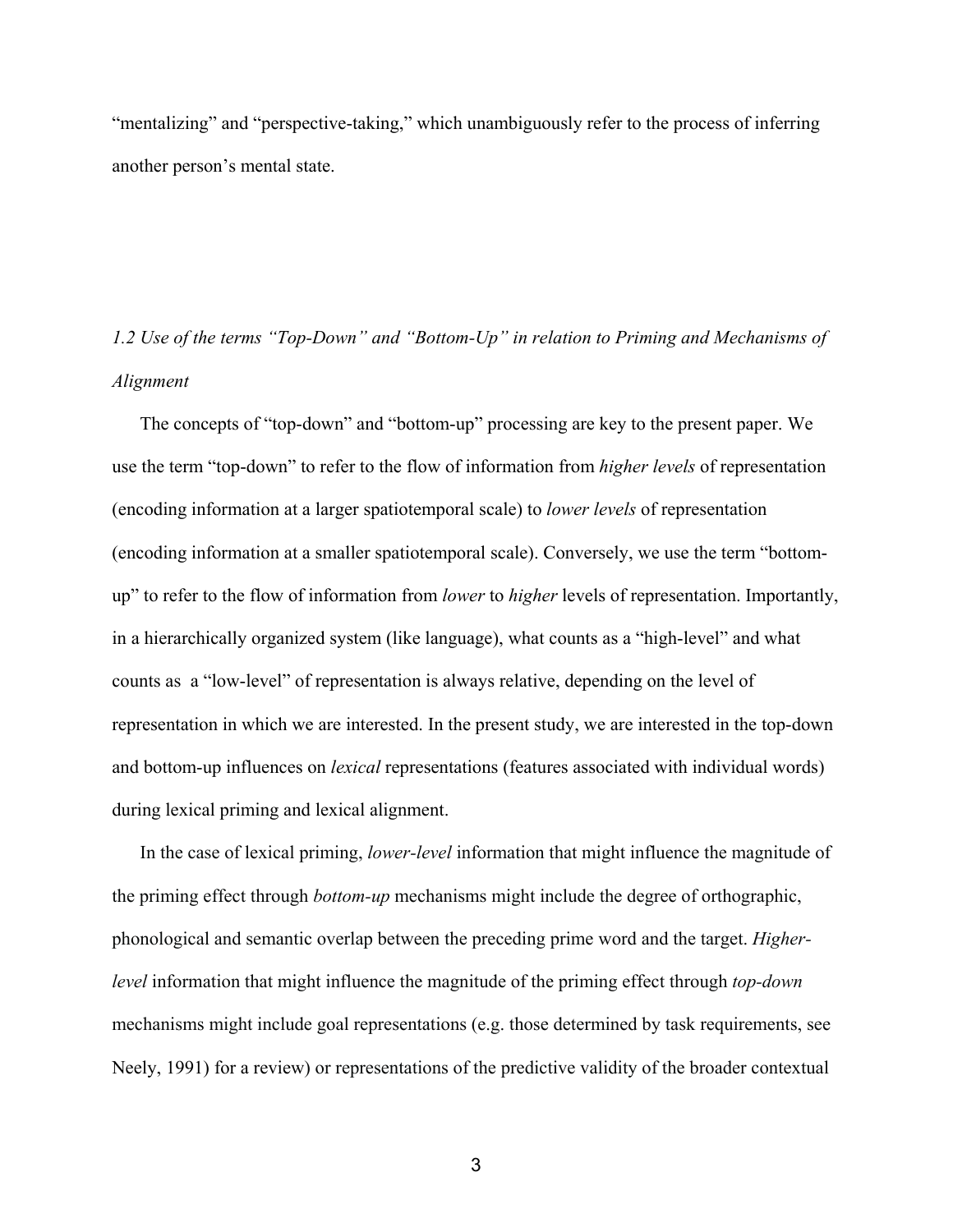environment (e.g. our beliefs about the relative proportions of related versus unrelated primetarget pairs, see Tweedy & Lapinski, 1981; Neely, 1991; Lau, Holcomb & Kuperberg, 2013; Delaney-Busch, Morgan, Lau & Kuperberg, 2019).

Analogously, in the case of lexical alignment, *lower-level* information that might influence the magnitude of the alignment effect through *bottom-up* mechanisms might include the phonological or semantic overlap between the word our conversational partner has previously spoken, and the word that we are about to utter (Pickering & Garrod, 2004). *Higher-level* information that might influence alignment through *top-down* mechanisms might include our communicative goals, including our beliefs that our partner might understand us better if we use the same words as them to refer to objects in our common environment (e.g. using the word "bunny" rather than "rabbit"; Branigan et al., 2011). In the present paper, we refer to this topdown modulation as *mentalizing* or *perspective-taking* (see above section for discussion of this terminology).

## **2. Recruitment and Characterization of Participants**

Thirty-two outpatients with a DSM-IV diagnosis of a schizophrenia/schizoaffective disorder, and 32 outpatients with a DSM-IV diagnosis of bipolar disorder, were recruited from McLean Hospital. Of the patients in the schizophrenia group, 20 were diagnosed with schizophrenia and 12 were diagnosed with schizoaffective disorder. Of the patients in the bipolar group, 29 were diagnosed with bipolar I (15 with psychosis) and three were diagnosed with bipolar II. Diagnoses were confirmed using the Structured Clinical Interview for DSM-IV (First et al., 2002).

Patients' symptoms were assessed using the Positive and Negative Symptom Scales (PANSS; Kay et al., 1987), the Multnomah Community Ability Scale (MCAS; Barker et al.,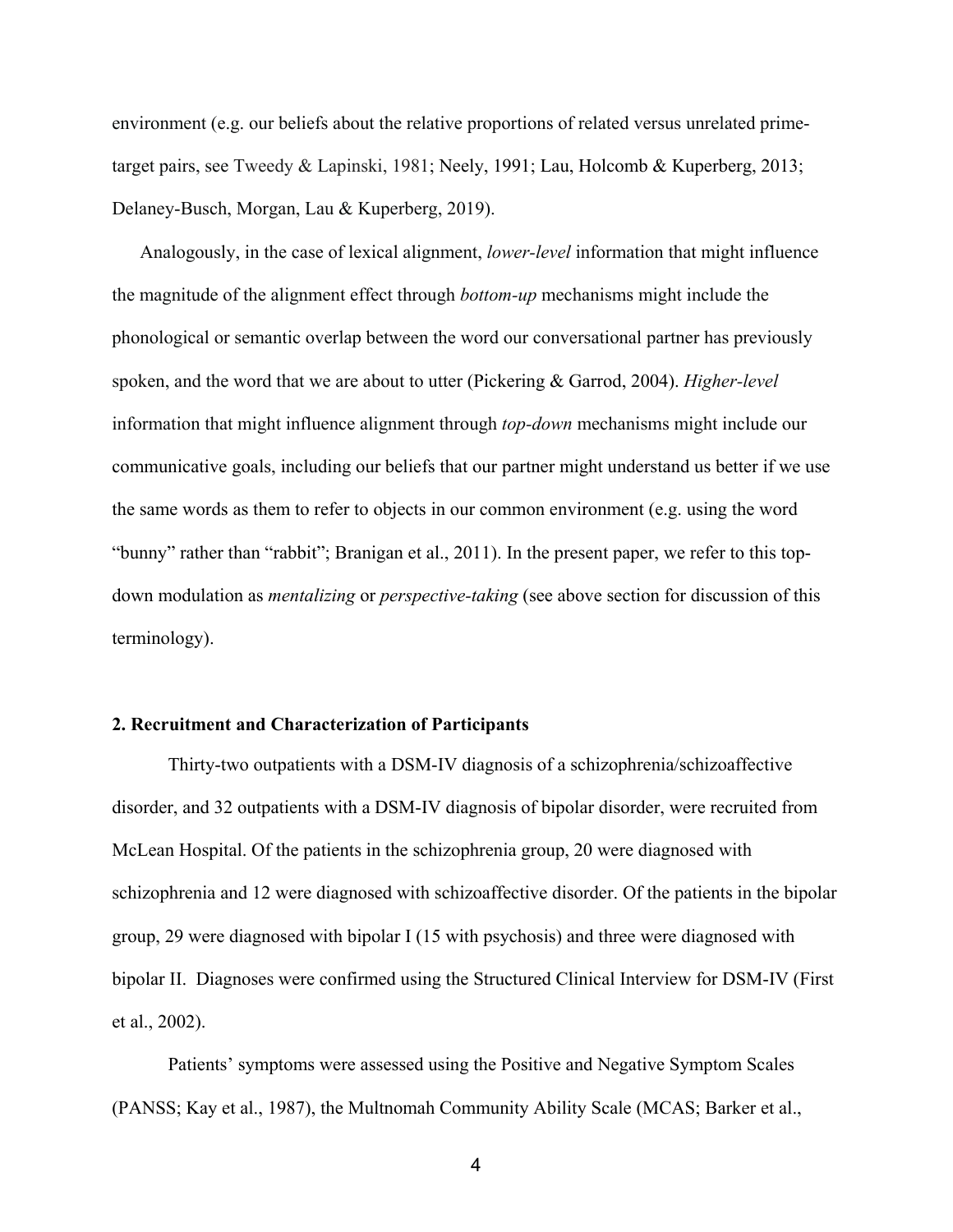1994), and the Young Mania Rating Scale (YMRS; Young et al., 1978). Assessments were completed by a single researcher who underwent extensive training in the administration of these scales and established high inter-rater agreement with scorers in other studies. They were completed within eight weeks of the experimental session.

All participants were native speakers of American English (learned English before age 5, while growing up in the United States), who considered English to be their primary language.

### **3. The Collaborative Picture Naming Game: Development of Stimuli**

All pictures were color photographs of objects, animals or people, which were stripped of their original surroundings and presented on a white square that was superimposed on a black background. We developed three sets of picture stimuli:

#### *3.1. Dual-name pictures used to examine lexical alignment*

These constituted 20 pictures that could be named with either a "preferred" or a "dispreferred" name (e.g. "bunny"/"rabbit"). To develop these stimuli, we began with a set of 45 pictures of objects that could be named with more than one name, selected from two previous studies (Branigan et al., 2016; Kuperberg et al., 2018). To narrow these down, we carried out two online (Amazon Mechanical Turk) norming studies, using participants between 30 and 60 years of age, all of whom reported American English as their first language.

In the first norming study, 50 participants were presented with 60 photographs: the 45 items that we thought would elicit multiple names, and 15 filler items that we thought would only elicit a single name (e.g. "apple"). The order in which the pictures were presented was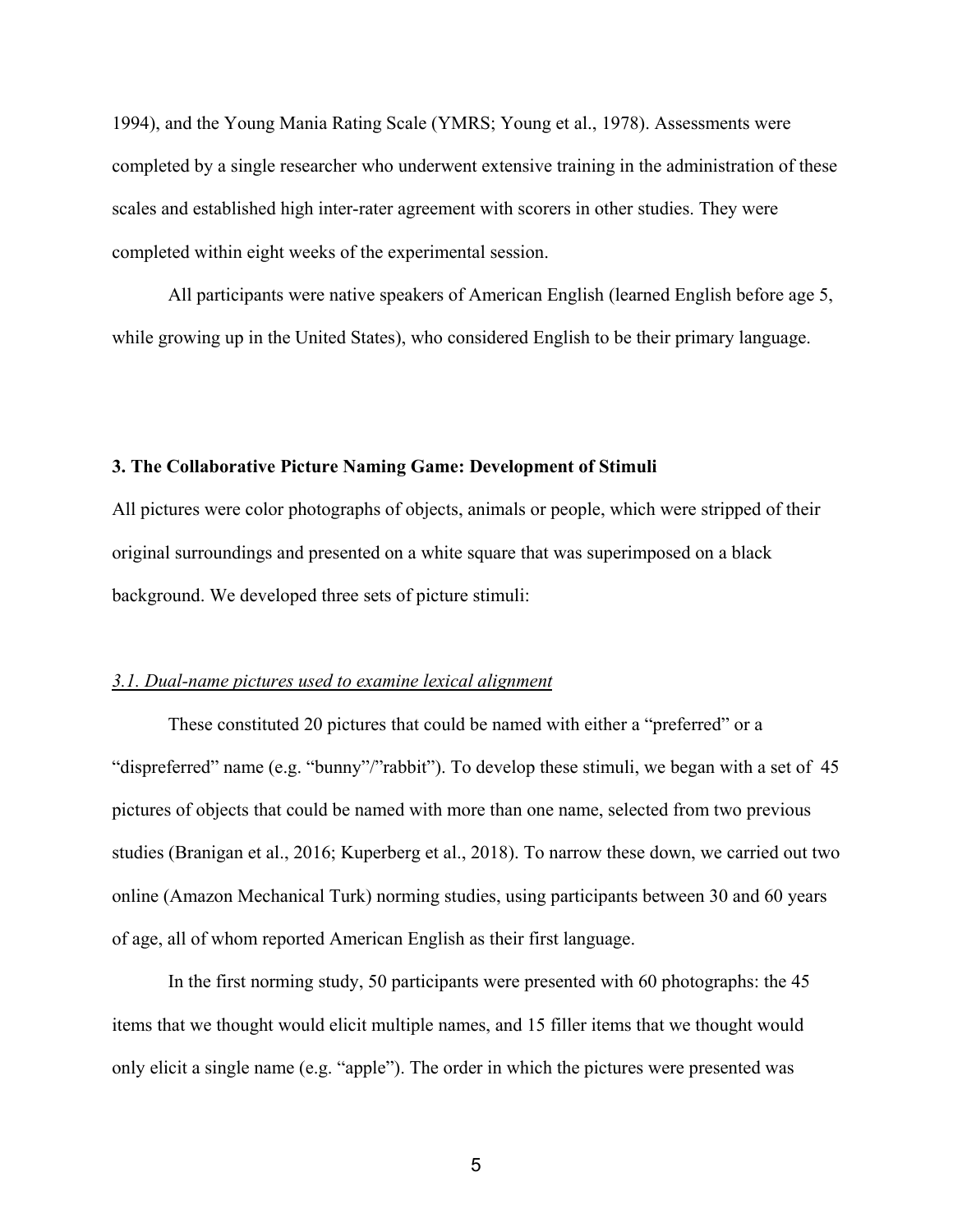randomized between participants. For each picture, participants were asked to provide the first name that came to mind, and up to three alternative names. Eight participants were excluded based on their age (< 30). Data from 42 eligible participants (mean age 38.64 years old (SD: 7.98, range 30-57); 19 males, 21 female, 2 not stated) were included in analyses. Experimental items were selected for further pretesting if the most frequently produced name ("preferred name") was provided by at least 60% of the participants. Thirty-two items matched these criteria (mean: 87.58%, SD 10.31%). Alternative names ("dispreferred names") for these pictures were selected in two ways: 1) If the picture was described with the preferred name by 100% of the participants, we selected an alternative name that we thought was a good description of the picture (e.g. "trophy" was used by 100% of the participants, and we selected "award" as alternative); 2) If participants had provided different names for the picture as the first name that came to mind, we picked the second most frequent name to be the alternative name (e.g. "rabbit" (86%), "bunny" (11.6%)). This norming study resulted in the selection of 32 pictures.

In the second norming study, we checked the acceptability of the alternative/dispreferred names of these 32 selected pictures in an additional 30 participants (mean age: 39.6, SD: 7.5, range 31-59; 14 female), who hadn't participated in the first norming study. These participants were presented with picture-name pairs and asked how acceptable they thought the names were for the pictures. They indicated their opinion on a scale from 1 to 7, where 1 was completely unacceptable and 7 was completely acceptable. For each of the 32 experimental items, half of the participants saw the picture with the preferred name and half of the participants saw the picture with the dispreferred name. No participant saw the same item twice and conditions were counterbalanced between lists. To enhance variation and to make sure that participants were paying attention, we included 10 filler items that were presented with a clearly unrelated name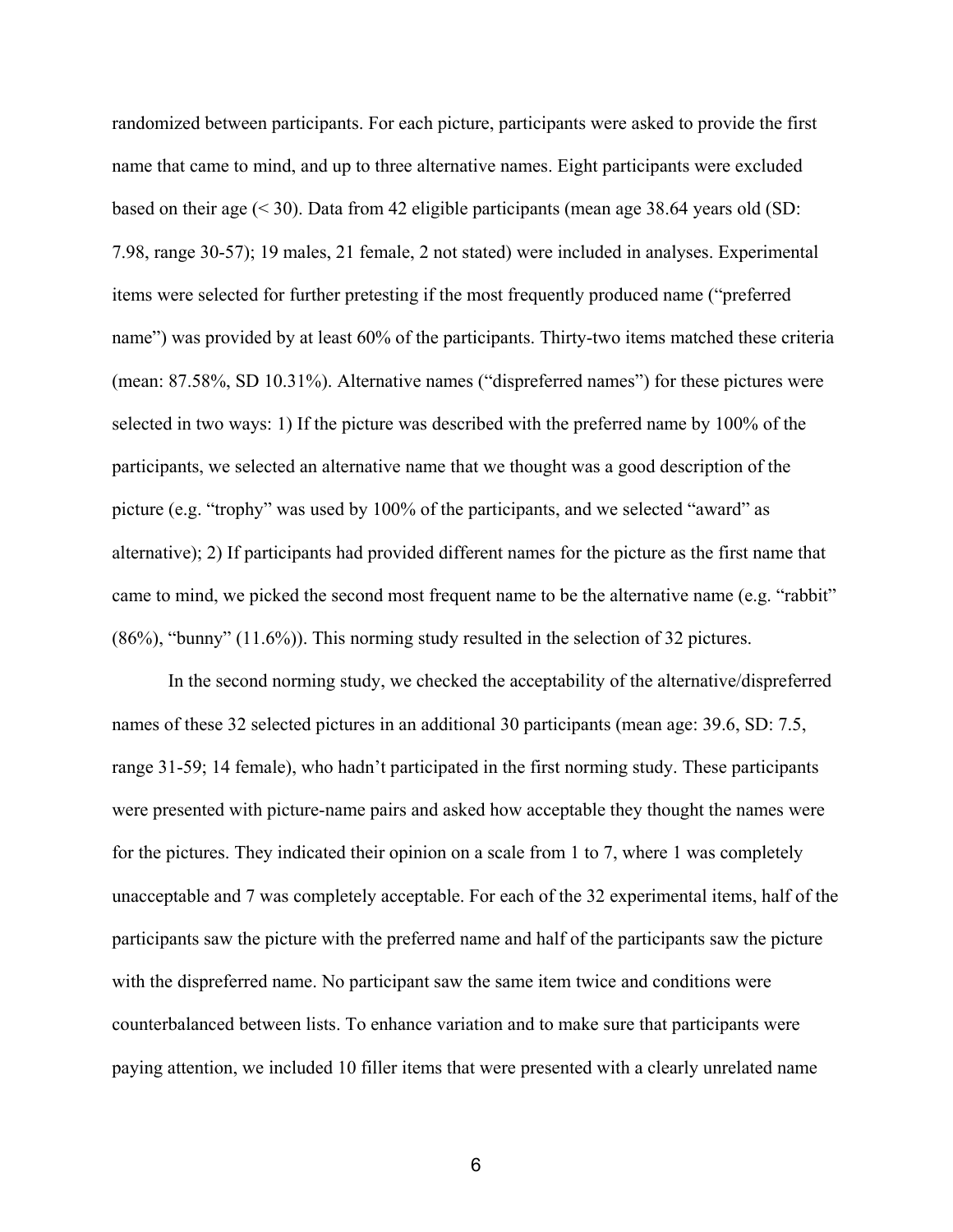(e.g. a picture of a sneaker with the name "mouse") and 10 filler items that were presented with the name of the category to which the item belonged (e.g., a picture of a trumpet with the word "instrument"). The order in which the items were presented was randomized for each participant.

For all experimental items, preferred names had an acceptability rating of 6.5 or higher (mean 6.92, SD 0.09). Items were included if the dispreferred name had a rating of 5 or higher (out of 7). There were 27 items for which the dispreferred name received a rating of 5 or higher (mean for included items:  $6.31$ , SD = 0.52). From this set of 27 items, items were excluded that had a dispreferred name which was a compound word (e.g. "merry-go-round") and/or for which the dispreferred name did not appear in the SUBTLEX database (via the English Lexicon project: http://elexicon.wustl.edu/). We then picked the 20 items that had the highest acceptability scores for their dispreferred names. The preferred and dispreferred names for the final set of 20 dual-name pictures are shown in Supplementary Table 1.

#### *3.2. Single-name low frequency pictures used to examine lexical priming*

We additionally developed 40 pictures that had only one name, which was matched in frequency with the dispreferred name of the multiple-name items described above. To develop these 40 stimuli, we first looked up the SUBLTEX frequency (Brysbaert & New, 2009) of every dispreferred name, and used the same database to select at least two possible control items that were matched in frequency. We selected words that were easily depicted with a simple photograph. Google was used to find freely usable pictures that depicted the objects described by the words. We started with an initial set of 66 pictures, and we carried out norming, using the same procedure as the first norming study described above, to ensure that that objects on these pictures were recognizable and elicited the names expected (but no other names). In total, we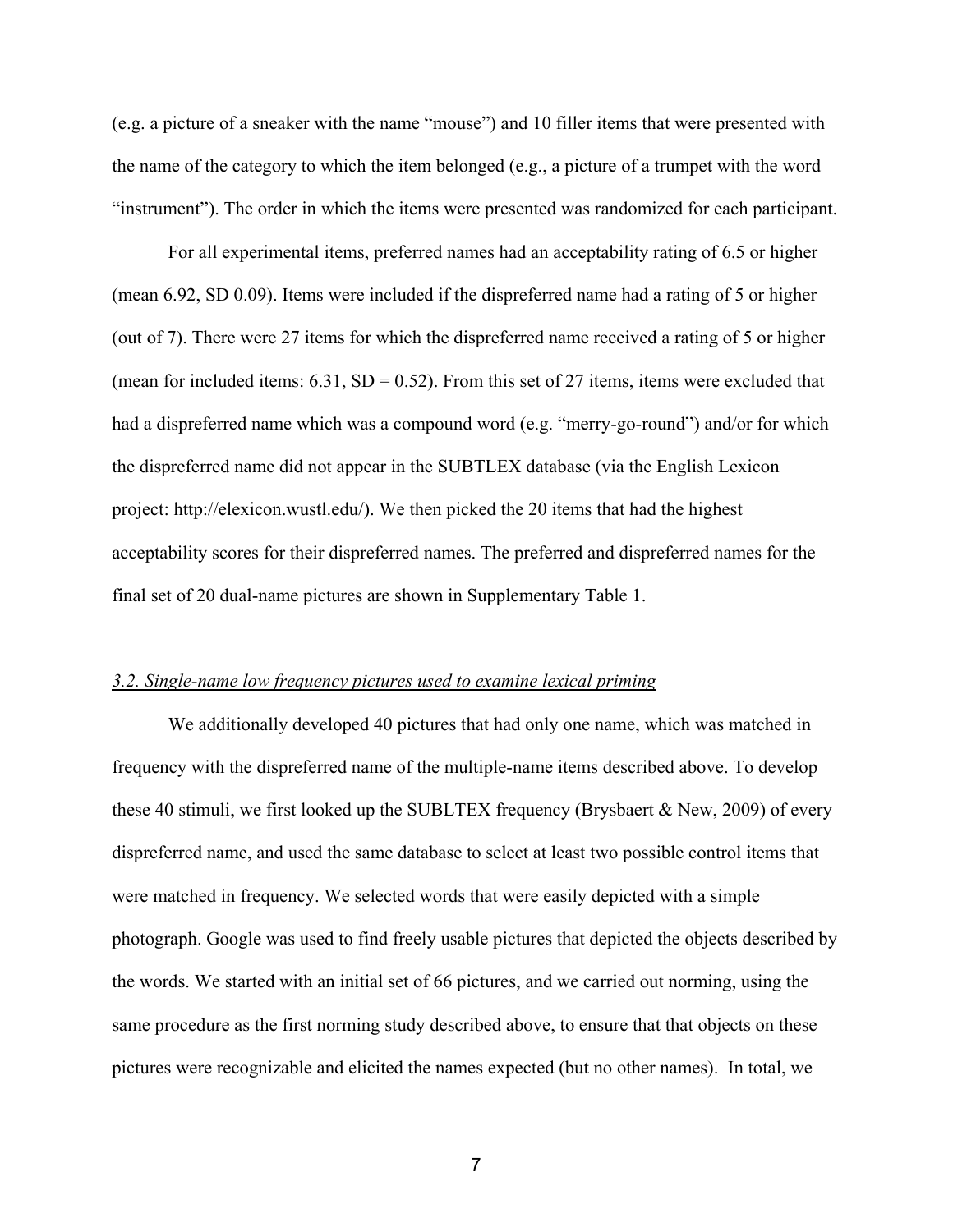tested 66 possible control pictures (and 30 filler items), divided across three experimental lists. We recruited 30 participants for each list. For list 1, data from 27 participants (mean age 41.4) years (SD: 9.75, range: 30-60) 10 male, 17 female) were included in analyses. For list 2, data from 29 participants (mean age 40.24 years (SD: 8.61, range 30-59) 20 male, 9 female) were included in analyses. For list 3, data from 28 participants (mean age 37.93 years [SD: 8.78, range 30-59] 13 male, 15 female) were included in analyses. We excluded items which were named with the same name by less than 60% of the participants. Of the remaining low frequency items, for each dispreferred name, we selected the two matching control items for which most participants provided the target name. On average, 92.22% (SD: 8.04) of all participants used the target name for these control items.

| Dual-Name Pictures | Single-Name Low Frequency Pictures |                   |                |  |
|--------------------|------------------------------------|-------------------|----------------|--|
| Preferred Name     | Dispreferre<br>d Name              | Control<br>Item A | Control Item B |  |
| Axe                | Hatchet                            | Octopus           | Cherries       |  |
| <b>Boat</b>        | Yacht                              | Candle            | Ankle          |  |
| <b>Bucket</b>      | Pail                               | Ostrich           | Caterpillar    |  |
| Cat                | Kitty                              | Cigarette         | Belt           |  |
| Couch              | Sofa                               | Tomato            | Pigeon         |  |
| Curtains           | Drapes                             | Rake              | Zipper         |  |
| Sword              | Katana                             | Xylopho<br>ne     | Teabag         |  |
| Footprint          | Footstep                           | Pomegra<br>nate   | Pinecone       |  |
| Frying pan         | Skillet                            | Eyelashe<br>S     | Calculator     |  |
| Glasses            | Spectacles                         | Mammot<br>h       | Milkshake      |  |
| Helicopter         | Chopper                            | Ham               | Chef           |  |
| Motorcycle         | Motorbike                          | Kiwi              | Tongs          |  |
| Pillow             | Cushion                            | Mushroo           | Pineapple      |  |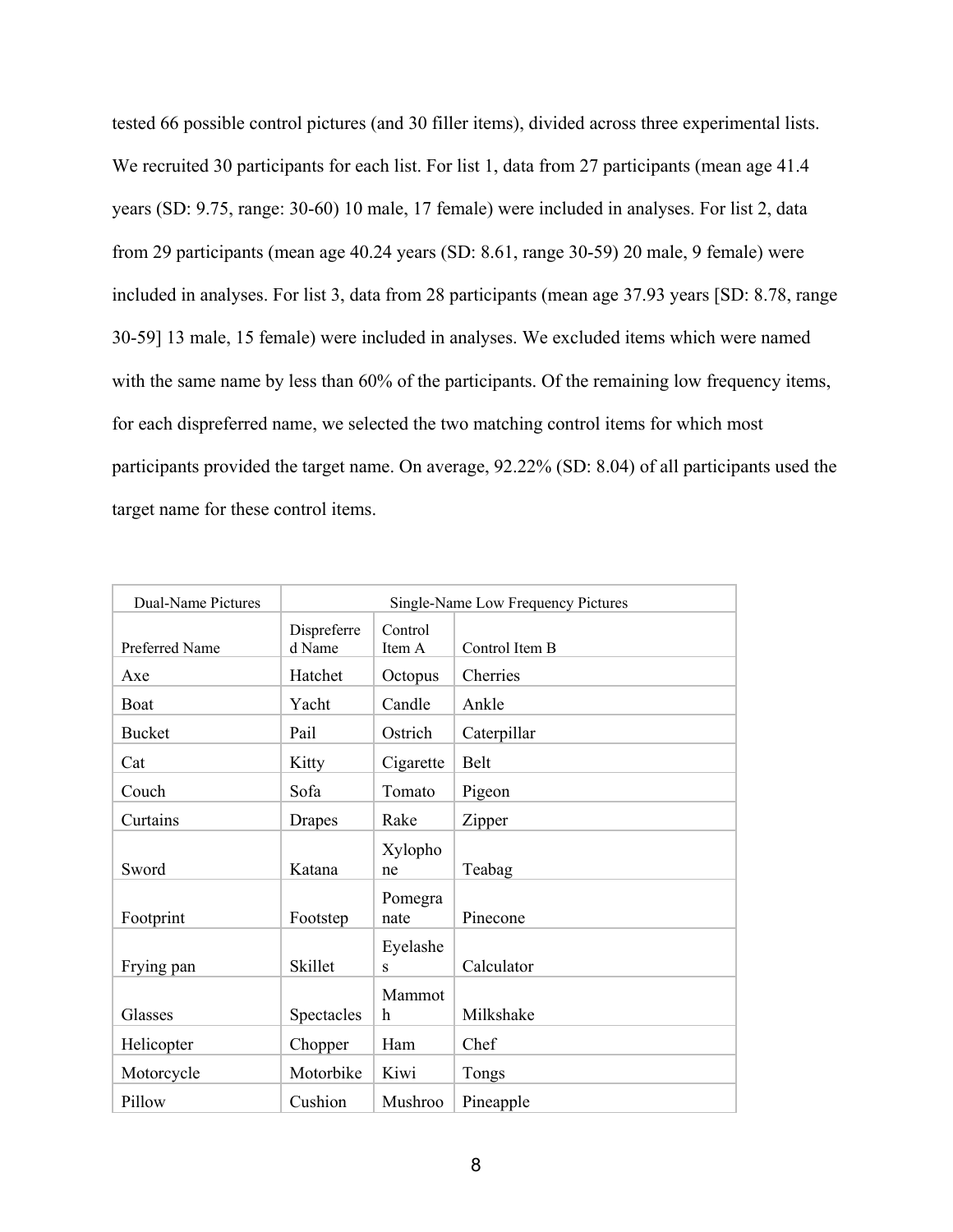|          |              | m            |              |
|----------|--------------|--------------|--------------|
| Rabbit   | Bunny        | Tiger        | Socks        |
| Rock     | <b>Stone</b> | Bell         | Soldier      |
| Rug      | Carpet       | Eagle        | Fingerprints |
| Sled     | Toboggan     | Toucan       | Tweezer      |
| Suitcase | Luggage      | <b>Nails</b> | Pumpkin      |
|          |              | Treadmil     |              |
| Sweater  | Turtleneck   |              | Clipboard    |
| Trophy   | Award        | Cigar        | Beard        |

*Supplementary Table 1. Preferred and dispreferred names of dual-name pictures, used to examine lexical alignment, and low frequency names of single-name pictures used to examine lexical priming. Alignment targets, and low frequency items (matched for frequency with dispreferred names).* 

# *3.3 High frequency single-name pictures: Fillers*

We also selected a set of 120 high frequency single-name items: pictures for which there was only one acceptable name. Frequency was checked using the SUBTLEX corpus (Brysbaert & New, 2009). Because these trials were of no experimental interest, we did not conduct a norming study to confirm the acceptability of the names.

# **4. The Collaborative Picture Naming Game: Full Design and Counterbalancing**

As outlined in the main manuscript, participants played a picture naming game with the experimenter in which the participant and the experimenter alternated naming pictures on a screen. *Production* trials, in which the participant named a picture, are described in the main text.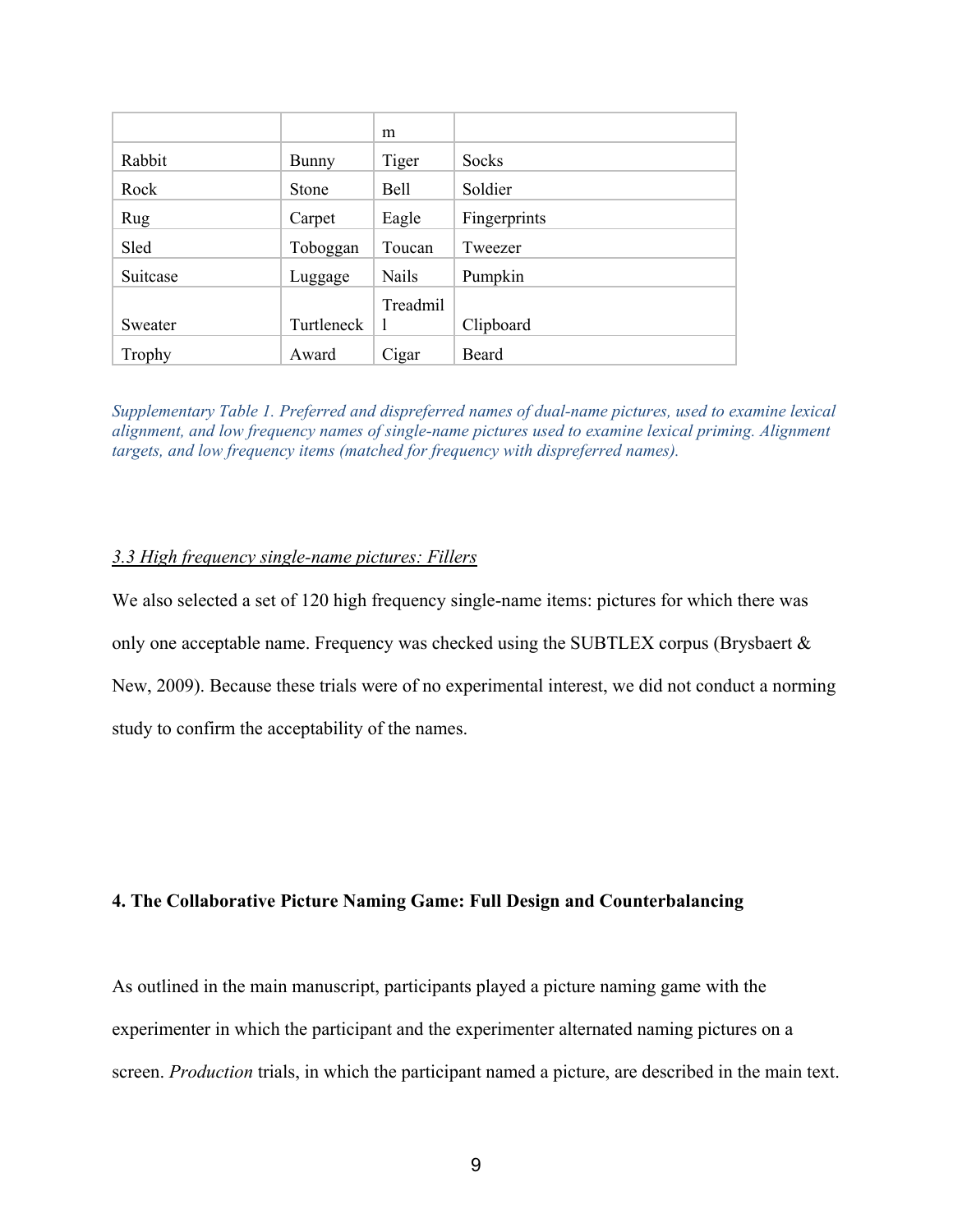Below, we outline the distribution of *comprehension* trials, in which the experimenter named the picture and the participant listened. In the case of the dual-name pictures and the single-name low frequency pictures, the *nth* comprehension trial served to "prime" participants' *n+3th* production trials.

*Dual-name pictures (20 trials).* The experimenter named all 20 dual-name pictures prior to the participant in comprehension trials, with two intervening trials between the prime (comprehension trial) and the participant's target (production trial). For half of these trials, the experimenter used the preferred name; for the other half, they used the dispreferred name.

*Single-name low frequency pictures (20 trials; 2 conditions: repeated, unrepeated).* The experimenter named 10 pictures with low frequency names. These were the primes for the repeated low frequency single-name pictures. There were two intervening trials between these comprehension trials and the corresponding repeated production trials.

*Unrepeated high frequency fillers (50 trials).* The experimenter named 50 pictures with high frequency names, none of which had been shown before, and none of which were later repeated.

*Repeated high frequency fillers (80 trials).* The experimenter named 30 pictures with high frequency names. All of these pictures had been previously named by the participant, in production trials.

#### Counterbalancing and creation of lists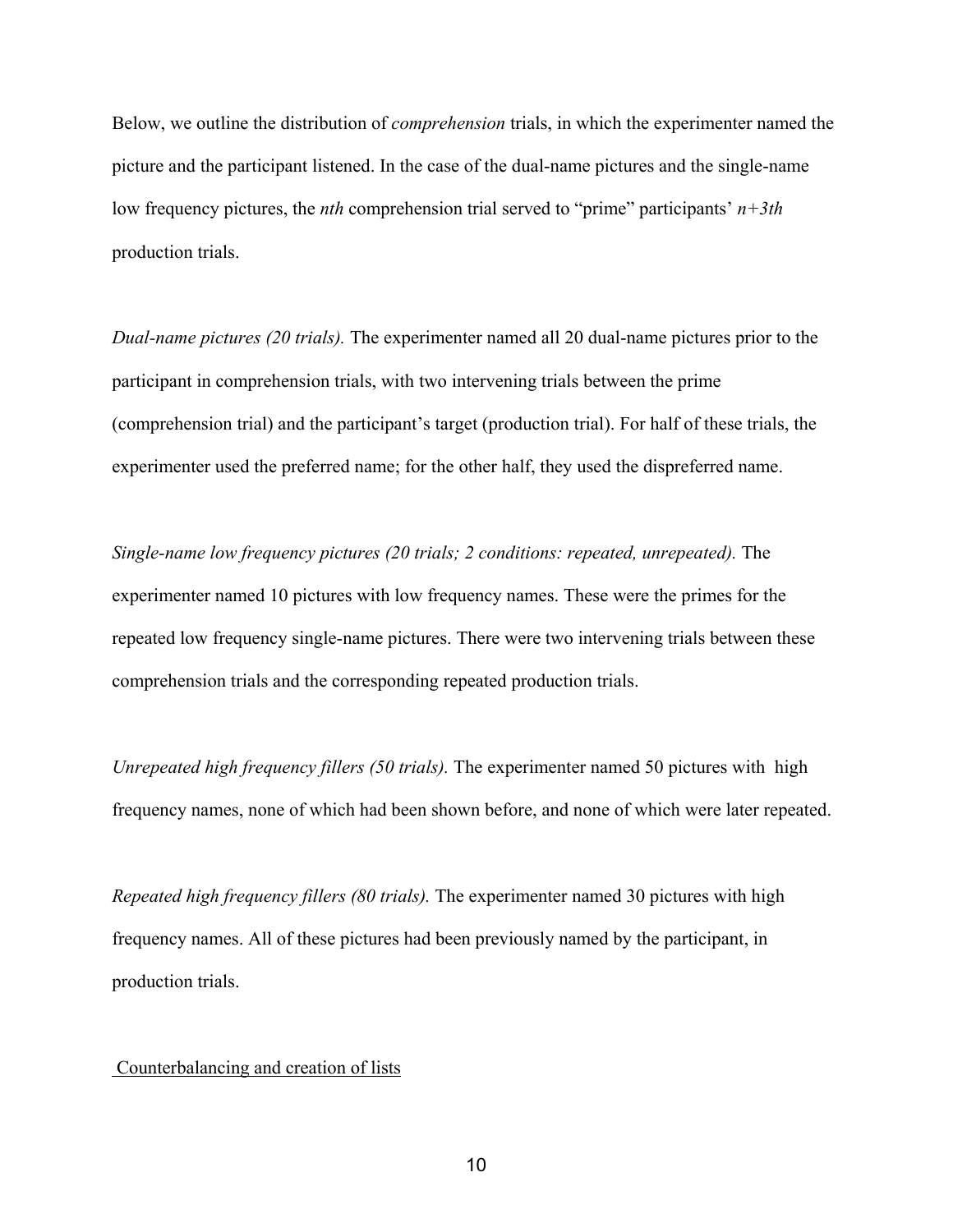The two conditions of the dual-name picture production trials (*preceded by dispreferred name, preceded by preferred name*), and the two conditions of the single-name low frequency production trials (*repeated, unrepeated)* were counterbalanced across lists. This ensured that, in the dual-name production trials, while no individual participant saw the same dual-name picture in more than one condition, across all participants, a given picture was preceded by the dispreferred name about half the time and the preferred name about half the time. Similarly, in the single-name low frequency trials, while no individual participant saw the same picture in more than one condition, across all participants, a given low frequency single-name picture appeared in the primed condition about half the time and in the unprimed condition about half the time.

We then added the same set of 120 single-name high frequency filler items to each list, and randomized the order of conditions for every individual list, with the restriction that there were always two intervening trials between primes and targets: that is, (1) between the experimenter's production of a preferred or dispreferred name and the participant's naming of the corresponding dual-name picture or (2) between the experimenter's production of a single low frequency name and the participant's naming of the corresponding picture. In each list, conditions were equally distributed across 5 blocks. To ensure that the participant and experimenter described the same proportion of unprimed pictures (i.e. the first time the picture is presented), and primed pictures (i.e. the second time that the picture is presented), we presented 30 of the high frequency filler trials twice such that they were named first by the participant (production trial) and then by the experimenter (with two intervening trials); the other thirty were named twice by the participant (with two intervening trials). The distribution of item types in each list is shown in Supplementary Table 2.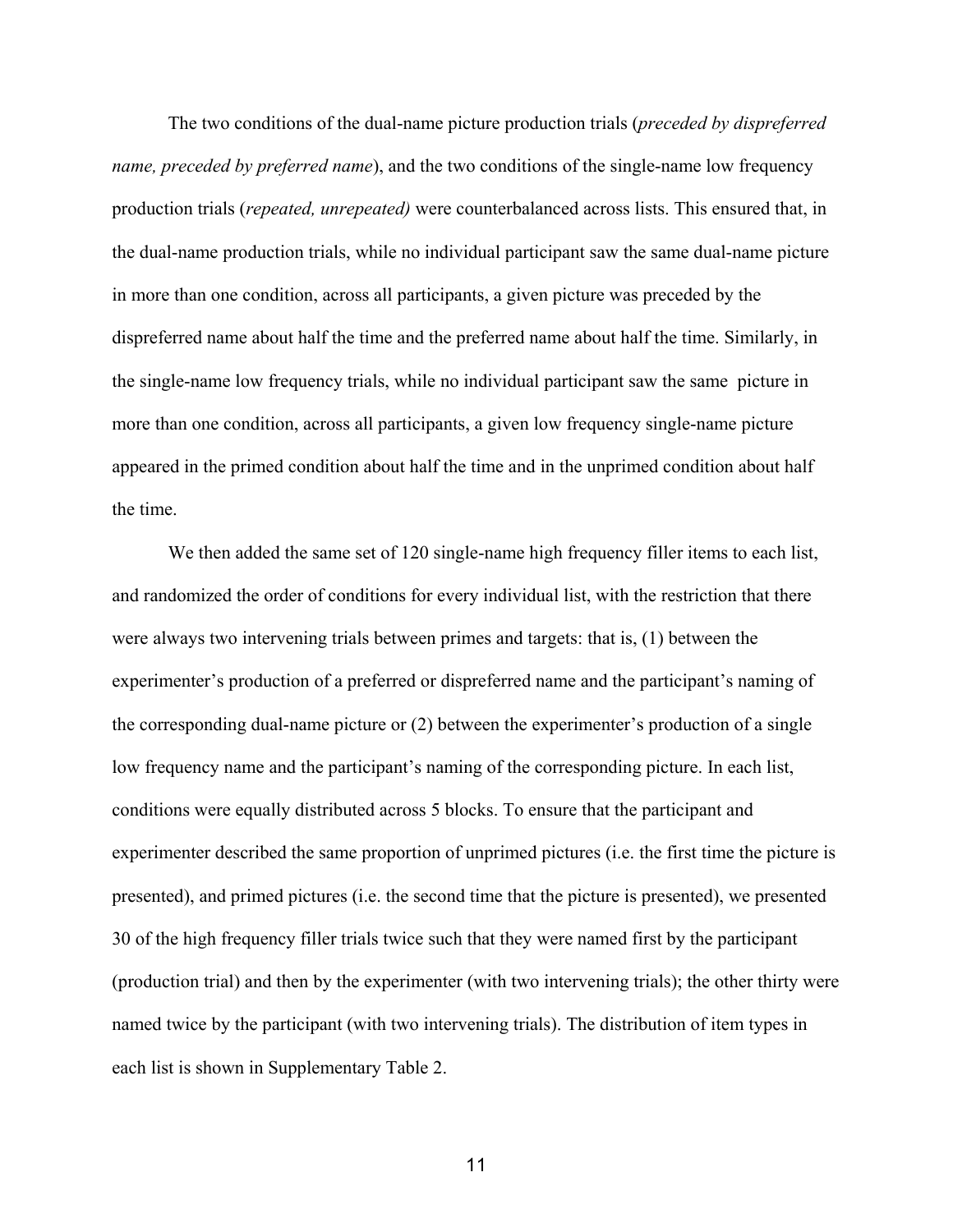|                                   | <b>Novel Picture Trial<sup>a</sup></b>                                                                       |                                                                                                                                                    |                                                                                                                                                                                             |                      |
|-----------------------------------|--------------------------------------------------------------------------------------------------------------|----------------------------------------------------------------------------------------------------------------------------------------------------|---------------------------------------------------------------------------------------------------------------------------------------------------------------------------------------------|----------------------|
|                                   | Non-repeated                                                                                                 | <b>Repeated after 2</b><br>intervening trials:                                                                                                     | <b>Repeated Picture</b><br><b>Trial</b> <sup>a</sup>                                                                                                                                        | <b>Mismatch</b><br>% |
| <b>Production</b><br><b>Trial</b> | • 40 high-frequency<br>fillers $(20)$<br>mismatch)<br>$\bullet$ 10 low-frequency<br>controls (0<br>mismatch) | $\bullet$ 30 high-frequency<br>fillers $(0)$<br>mismatch)                                                                                          | $\bullet$ 20 alignment<br>targets $(10)$<br>primed with<br>preferred name,<br>10 primed with<br>dispreferred)<br>$\bullet$ 10 low-<br>frequency<br>controls<br>$(25\%$ mismatch<br>overall) | 25%                  |
| <b>Trial</b>                      | <b>Comprehension</b> $\bullet$ 50 high-frequency<br>fillers $(20)$<br>mismatch)                              | $\bullet$ 20 alignment<br>primes $(10)$<br>preferred, 10<br>dispreferred; 0<br>mismatch)<br>$\bullet$ 10 low-frequency<br>controls (0<br>mismatch) | $\bullet$ 30 high-<br>frequency fillers<br>$(25\%$ mismatch<br>overall)                                                                                                                     | 25%                  |

*Supplementary Table 2. Distribution of trials across conditions.*

# **5. Scoring and Extraction of Naming Times in the Collaborative Picture Naming Game**

Each participant's entire session was audio-recorded and independently scored by two trained individuals, with disagreements adjudicated by a third trained researcher. The scorers first extracted the names that were produced by participants in each trial. For the dual-name trials, the name produced was automatically marked as "preferred", "dispreferred", or "other",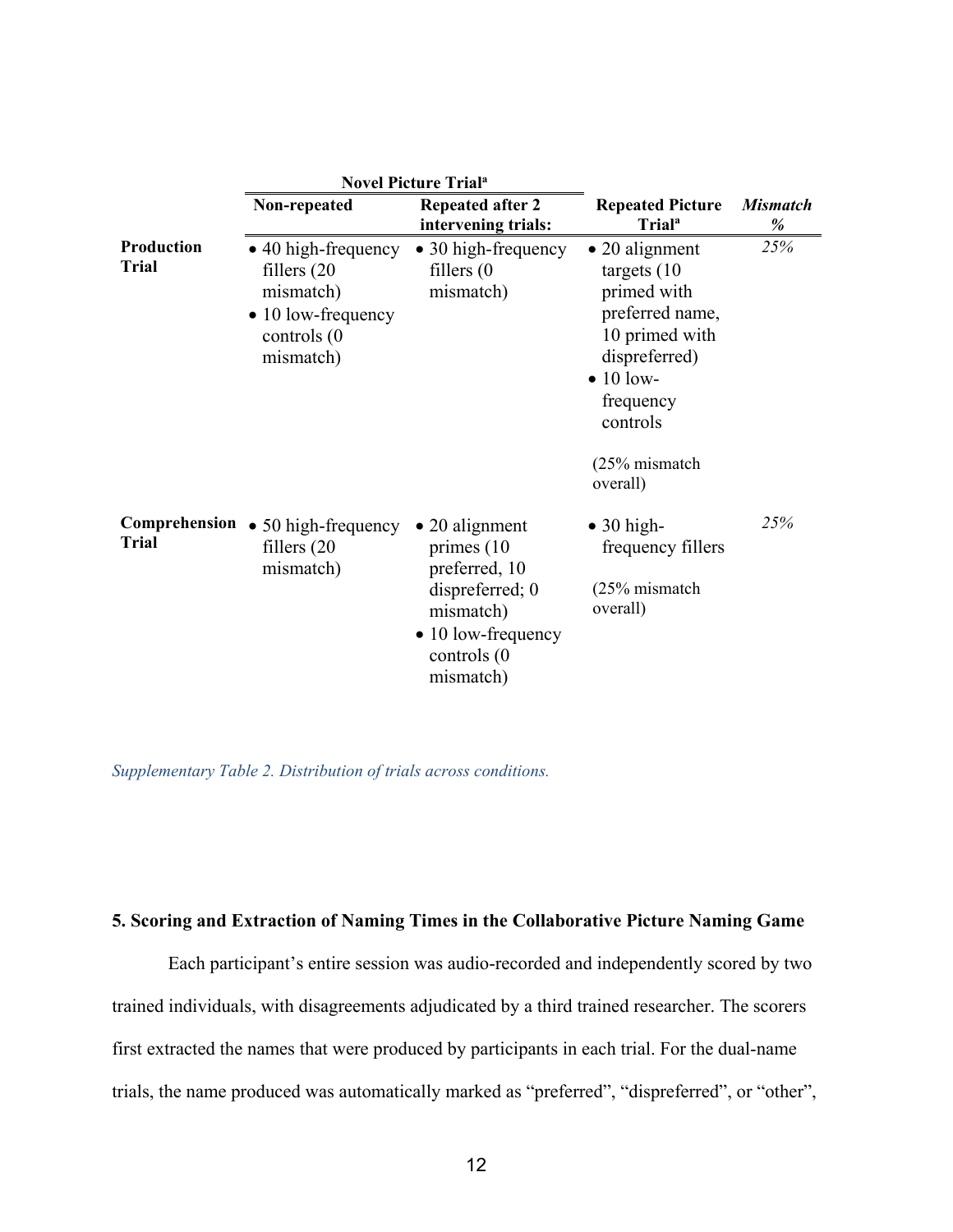which allowed for creation of one of our key dependent variables: Alignment. Alignment is a binary variable, denoting whether the name produced matched the name used previously by the experimenter (i.e. preferred-preferred or dispreferred-dispreferred).

Additionally, the scorers judged whether each trial was usable for analyses of speech onset latency (naming times). Usable trials were those in which the first sound produced by the speaker was the first phoneme of the name they produced. Responses were excluded from the naming time analyses if (a) they were preceded by a disfluency such as "um" or "uh", (b) the speaker started to say one name, but then switched to another (e.g. "b-rabbit"), (c) the speaker did not produce a name at all, or (d) there was overlap in speech, e.g. where the experimenter and participant began talking at the same time. Altogether, 17.9% of the *production* trials were excluded (controls: 14.9%; schizophrenia group: 19.4%; bipolar group: 19.4%).

Speech onset times for the produced names were extracted using the Textgrid (silences) function in Praat (Boersma & Weenink, 2016). This processing effectively split the audio recording into segments of silence and sound. Sound segments were manually annotated by three trained scorers who had achieved high inter-rater reliability. From these annotated files, the names produced in the production trials were identified and the speech onset latency was calculated by subtracting the onset time of the picture presentation from the naming onset time. Naming onset times were indexed as the latency between onset of the picture stimulus and the beginning of the participant's speech.

#### **6. Statistical Analyses**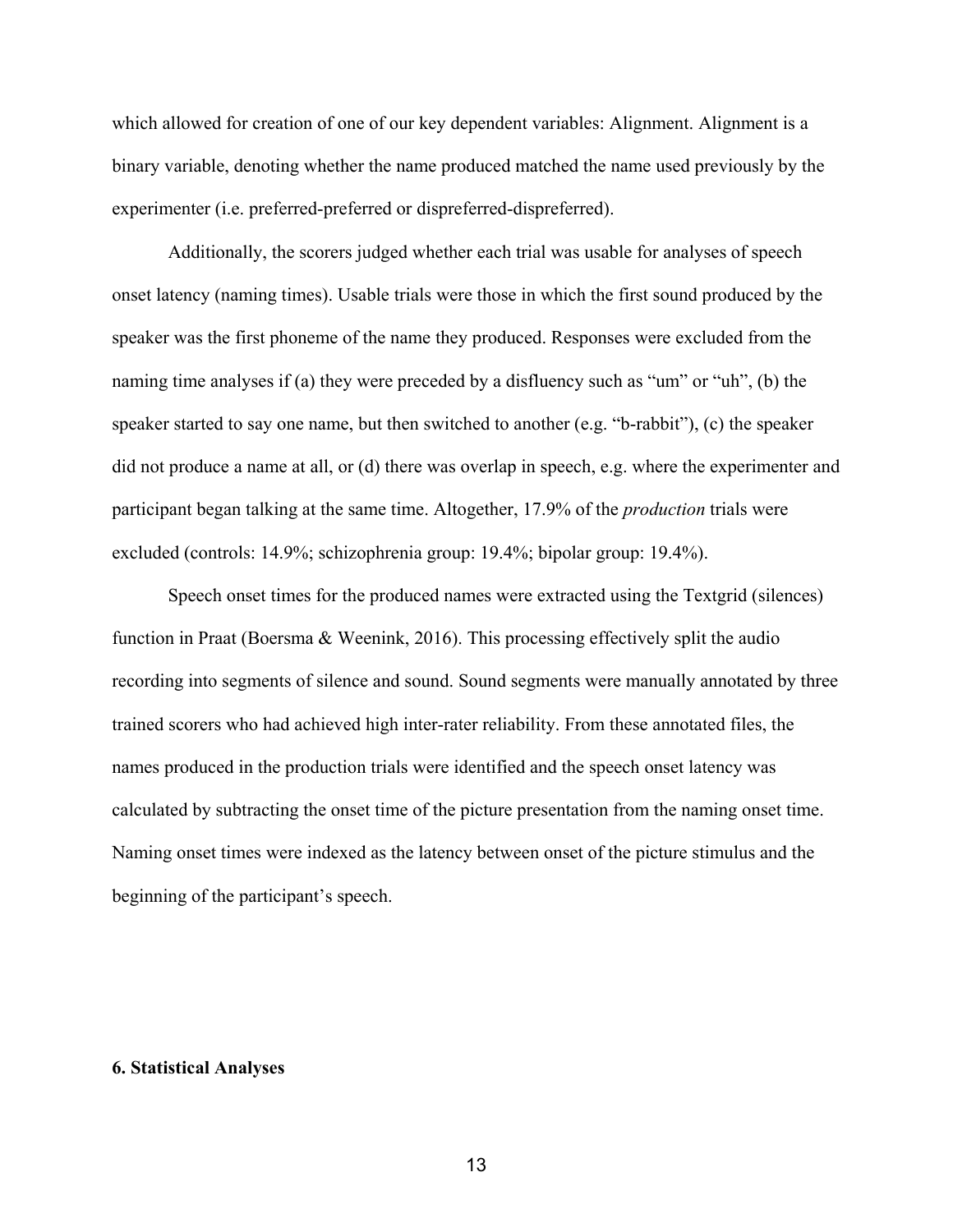#### *6.1 Modeling approach*

Analyses were carried out using lme4 version 1.1-21 (Bates et al., 2015) and lmerTest version 3.1-0 (Kuznetsova et al., 2015) in R (R Core Team, 2016). For linear regression models, we assessed statistical significance using a type-III sums of squares estimation, with p-values estimated using the Satterthwaite approximation (Satterthwaite, 1946). For logistic regression models, we computed Wald's z.

In cases of model non-convergence, we followed a three-step procedure. First, we allowed the optimization algorithm to run more iterations (up to 100 million). If the model still did not converge, we then tried different optimizers (either the 'bobyqa' or 'Nelder\_Mead' optimizer provided by lme4; Bates et al., 2015). If the model still did not converge, we set the correlations between random effects to zero. All models converged after one of these three steps. *6.2 Null Hypothesis Testing*

To explore the evidence in favor of the null hypothesis, we performed non-inferiority tests a one-sided version of the equivalence test (Lakens et al., 2018). This showed that the log odds of alignment in the schizophrenia group and in the bipolar group were non-inferior to the log odds of alignment in controls, given a margin of .386 (equivalent to half a standard deviation from the mean alignment probability in controls).

To provide further evidence for non-inferiority of the schizophrenia group, we calculated Bayes Factors. For the prior, we used a reasonable approximation of an alternative hypothesis predicting inferior alignment in patients (assumption: log odds ratio of alignment in patients to alignment in controls is normally distributed, with a mean of -.5 and a standard deviation of .5) versus the null hypothesis (assumption: difference in log odds of alignment between controls and patients equal to 0). The Bayes Factor was 4.06, such that the evidence for the null hypothesis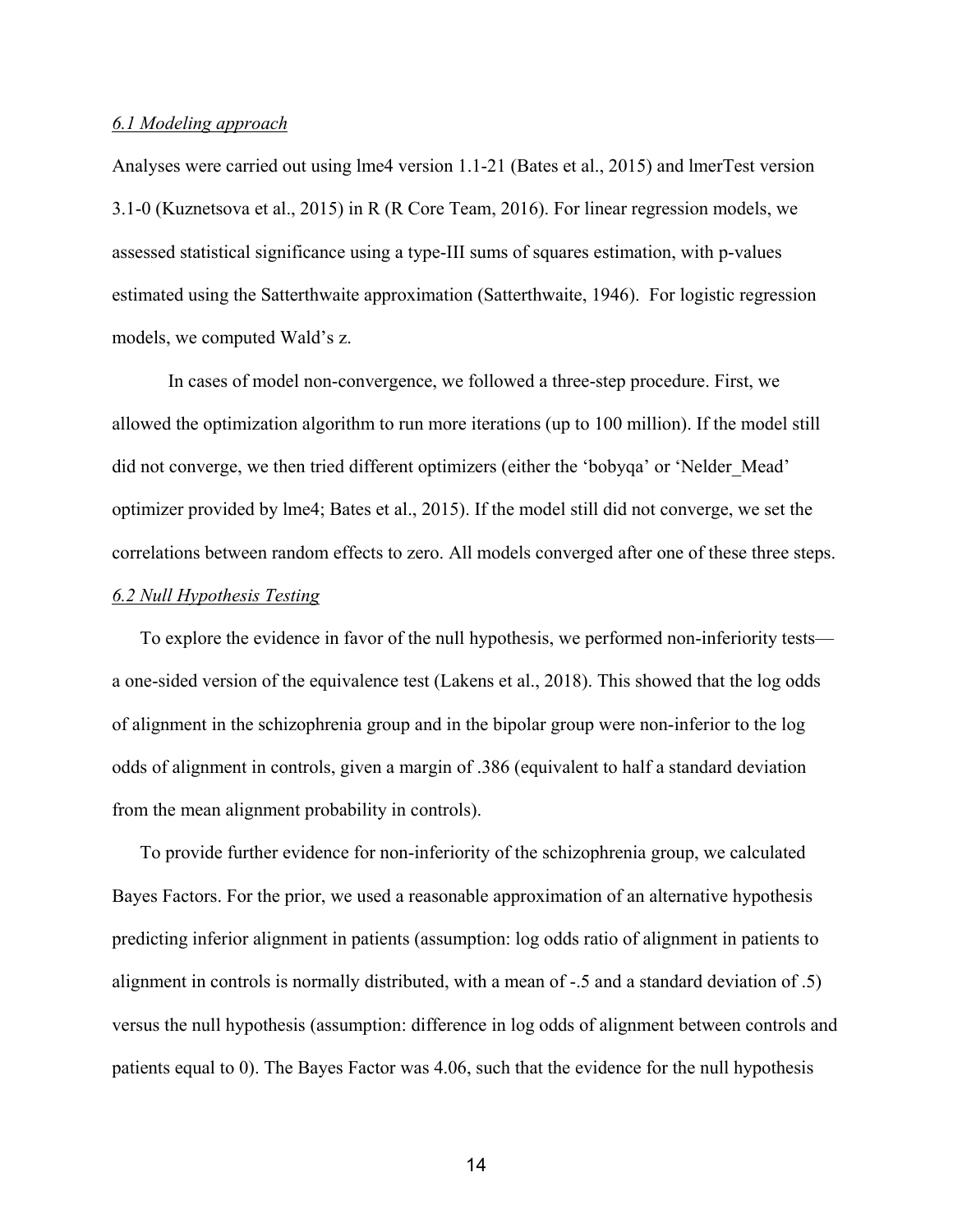was approximately four times stronger than evidence for the alternative hypothesis (regardless of which of the two priors we chose). Using Lee & Wagenmaker's  $(2014)$  classification, this provides "moderate" evidence for the null hypothesis. Similar results (Bayes Factor  $= 4.03$ ) were obtained using a wide, non-informative prior.

## *6.3 Use of Covariates in Regression Analyses*

In certain situations, multicollinearity can influence Type I error rate as a result of inflation of the standard error. This will occur if parameter estimates in the model are unstable (Breaugh, 2008; Kalnins, 2018). In such cases, the addition or deletion of a single datapoint or variable can change the results substantially, and one is more likely to get Type I errors for a predictor of interest. Fortunately, some common sense strategies can help detect when significant effects are not real and simply due to the influence of multicollinearity. First, often, but not always, Type I error is associated with a "sign flip" - that is, the sign of the predictor's parameter estimate, when covariates are added, is opposite its parameter estimate when covariates are excluded (Kalnins, 2018). Other times, the predictor's parameter estimate may simply become abnormally large when covariates are included in the model. To guard against this, Becker (2005), Breaugh (2008) and Kalnins (2018) recommend reporting all bivariate correlations, both amongst predictors and between predictors and the dependent variable. This allows the research to easily detect sign flips and inconsistencies in the parameter estimates. For example, if our dependent variable and predictor of interest are barely correlated (say,  $R = .01$ ) and our parameter estimate in the analysis with covariates is very large, this is likely to be (though not guaranteed to be) a false positive. Similarly, if our predictor and the dependent variable are correlated positively (say,  $R = .5$ ) but the parameter estimate in the analysis with covariates is negative, this is also likely a false positive. In contrast, if the parameter estimates make sense in light of the zero-order correlations between the predictors and the dependent variable, one can be fairly confident that a Type I error has been avoided.

Relatedly, it may also be useful to report results with and without covariates (Becker, 2005), to show that adding the covariates to the model does not substantially change the results. For example, if the model dependent variable  $\sim$  Group produces an effect with p-value of .98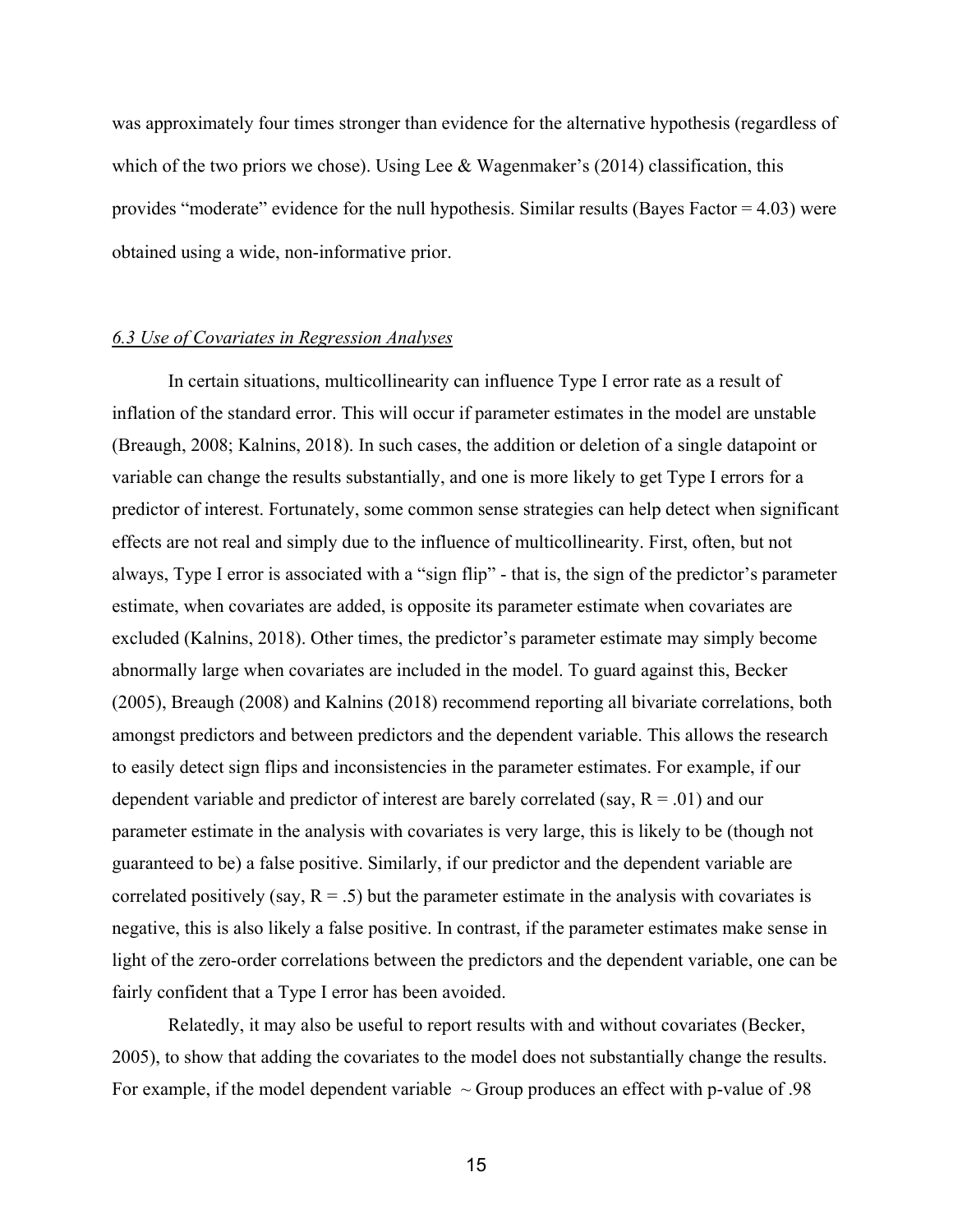and the model dependent variable  $\sim$  Group + Covariates produces an effect with p-value of .001, this is clearly suspicious. Obviously, we expect some minor changes in the model, but reliable parameter estimates for the predictor of interest should generally have the same signs and similar magnitudes, with and without covariates.

In line with the above recommendations, we report bivariate correlations, as well as the results of the regression models without covariates. These additional analyses show that the directionality and magnitude of our parameter estimates make sense in light of the bivariate correlations, that all correlations amongst predictors are mild to moderate (no severe overlap between predictors in any given analysis), and that the parameter estimates are stable (i.e. they don't change much when the covariates are removed).

#### *6.4 Full Regression Results and Model Specifications*

Below, we give full results (including nuisance variables) for all between-groups regression analyses reported in the main manuscript. We also give R-style formulas for each model to clarify the model specification.

We also report the results for models with nuisance variables dropped, as well as bivariate correlations between predictors (see above for details on why this was included).

| Alignment ~ Group + Verbal $IQ + SES + Age + (1   subject) + (1 + Group item)$ |            |           |        |      |      |  |  |  |
|--------------------------------------------------------------------------------|------------|-----------|--------|------|------|--|--|--|
|                                                                                | Estimate   | <b>SE</b> | Wald's | p    | Sig. |  |  |  |
|                                                                                | (log odds) |           | Ζ      |      |      |  |  |  |
| Intercept                                                                      | 1.02       | 0.17      | 6.12   | 0.00 | ***  |  |  |  |
| Group (Scz)                                                                    | 0.09       | 0.19      | 0.47   | 0.64 |      |  |  |  |
| Group (BP)                                                                     | 0.34       | 0.18      | 1.94   | 0.05 |      |  |  |  |
| Verbal IQ                                                                      | 0.14       | 0.08      | 1.81   | 0.07 |      |  |  |  |
| <b>SES</b>                                                                     | 0.01       | 0.08      | 0.19   | 0.85 |      |  |  |  |
| Age                                                                            | 0.03       | 0.08      | 0.36   | 0.72 |      |  |  |  |

### **Effect of Group on Log Odds of Lexical Alignment**

*Supplementary Table 3A. Logistic mixed effects regression. Statistically significant predictors of interest are shown in bold.*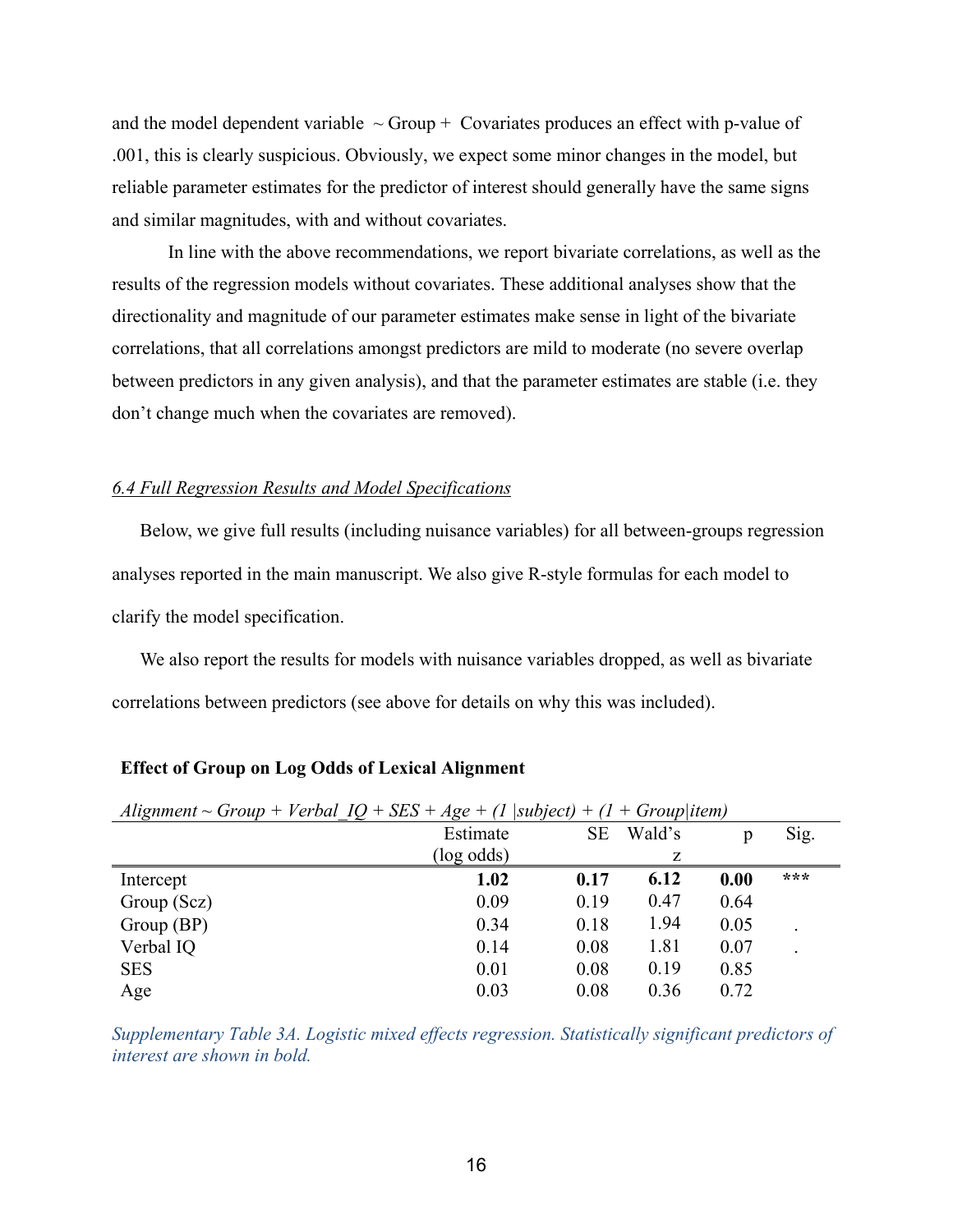| $\cdots$<br>$\sim$ $\sim$ $\sim$ $\sim$ $\sim$ | 100001<br>$U \cup V \cup V \cup V \cup V$ |     |        |         |      |
|------------------------------------------------|-------------------------------------------|-----|--------|---------|------|
|                                                | Estimate                                  | SE  | Wald's |         | Sig. |
|                                                | $(\log \text{odds})$                      |     |        |         |      |
| Intercept                                      | 1.08                                      |     | 6.4    | $.00\,$ | ***  |
| Group (Scz)                                    | $-.05$                                    |     | $-.27$ | .79     |      |
| Group(BP)                                      | 20<br>ے ر                                 | .18 | 796    |         |      |

 $Ali\varphi$  *Alignment ~ Group + (1 |subject) + (1 + Group|item)* 

*Supplementary Table 3B. Logistic mixed effects regression—no "nuisance" covariates included in the model. Statistically significant predictors of interest are shown in bold.*

|                     | Group:        | Group: Bipolar | Verbal IQ | <b>SES</b>               | Age  | Alignment |
|---------------------|---------------|----------------|-----------|--------------------------|------|-----------|
|                     | Schizophrenia |                |           |                          |      |           |
| Group:Schizophrenia | 1.00          | ۰              | -         | $\overline{\phantom{0}}$ | ۰    |           |
| Group: Bipolar      | $-0.51$       | 1.00           | -         | $\overline{\phantom{0}}$ | -    |           |
| Verbal IQ           | $-0.41$       | 0.17           | 1.00      | $\overline{\phantom{0}}$ | -    |           |
| <b>SES</b>          | $-0.35$       | 0.30           | 0.38      | 1.00                     |      |           |
| Age                 | 0.32          | $-0.30$        | $-0.02$   | $-0.28$                  | 1.00 |           |
| Alignment           | $-0.04$       | 0.06           | 0.06      | 0.04                     | 0.00 | 1.00      |

*Supplementary Table 3C. Bivariate correlations between independent and dependent variables. Pearson's* r*.* 

# **Effect of Group on Mentalizing (TASIT Score)**

| $TAST \sim Group + Verbal$ IQ + SES + Age |          |           |         |      |        |
|-------------------------------------------|----------|-----------|---------|------|--------|
|                                           | Estimate | <b>SE</b> |         | p    | Sig.   |
| Intercept                                 | 53.56    | 1.06      | 50.67   | 0.00 | ***    |
| Group $(Scz)^a$                           | $-3.57$  | 1.62      | $-2.20$ | 0.03 | $\ast$ |
| Group $(BP)^b$                            | $-2.59$  | 1.48      | $-1.75$ | 0.08 |        |
| Verbal IQ <sup>c</sup>                    | 4.29     | 0.69      | 6.23    | 0.00 | ***    |
| SES <sup>d</sup>                          | 0.53     | 0.68      | 0.77    | 0.44 |        |
| Age                                       | $-1.69$  | 0.65      | $-2.59$ | 0.01 | *      |

*Supplementary Table 4A. Linear regression. Statistically significant predictors of interest are shown in bold.*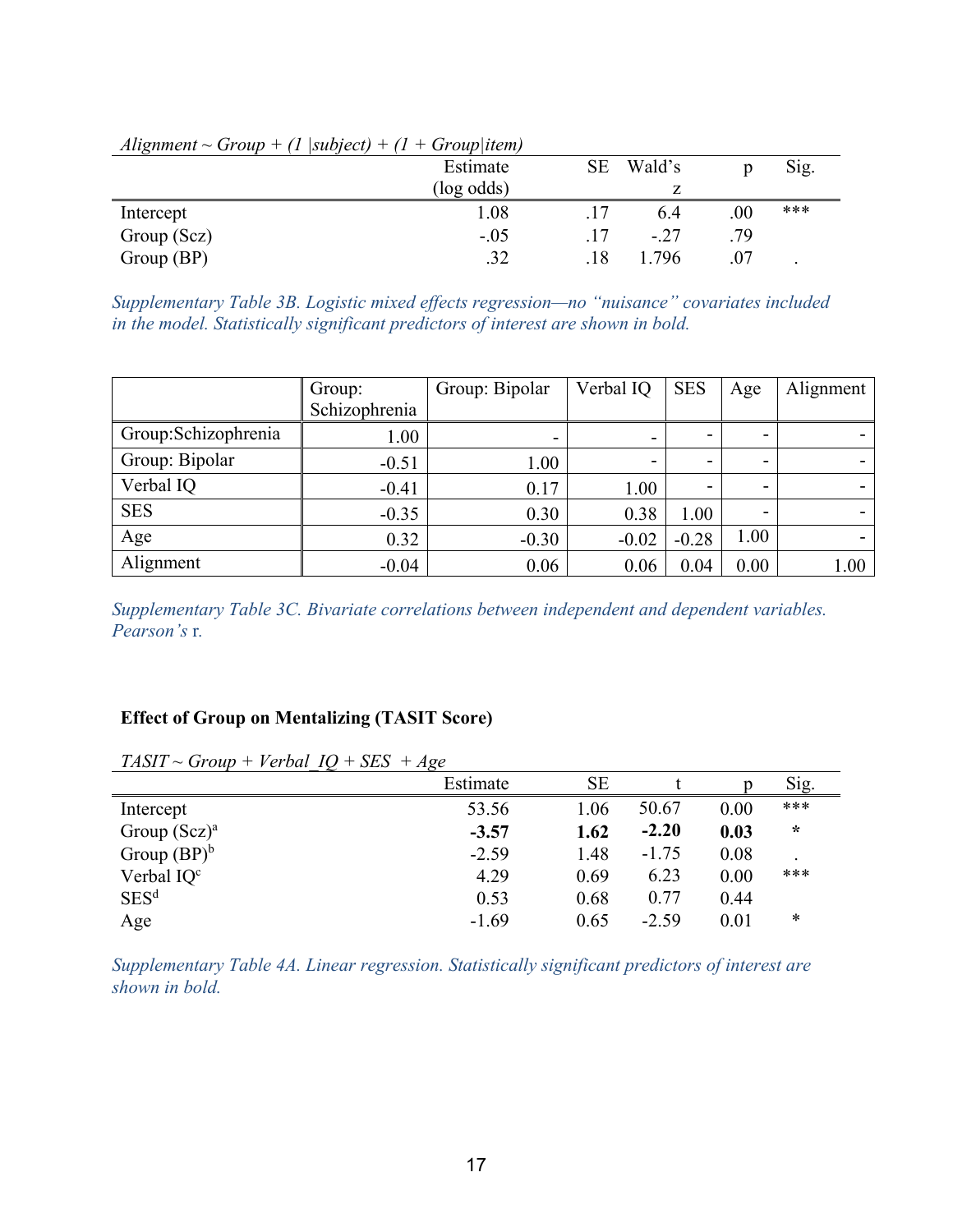*TASIT ~ Group* 

|                 | Estimate | $\rm SE$ |         |          | Sig.   |
|-----------------|----------|----------|---------|----------|--------|
| Intercept       | 55.16    | 1.27     | 43.38   | $0.00\,$ | ***    |
| Group $(Scz)^a$ | $-8.66$  | 1.78     | $-4.85$ | 0.00     | $\ast$ |
| Group $(BP)^b$  | $-2.22$  | .78      | $-1.25$ |          |        |

*Supplementary Table 4B. Linear regression—no "nuisance" covariates included in the model. Statistically significant predictors of interest are shown in bold.*

|                     | Group:        | Group: Bipolar | Verbal IQ | <b>SES</b>               | Age     | <b>TASIT</b> |
|---------------------|---------------|----------------|-----------|--------------------------|---------|--------------|
|                     | Schizophrenia |                |           |                          |         |              |
| Group:Schizophrenia | 1.00          | -              | -         | -                        | ۰       |              |
| Group: Bipolar      | $-0.50$       | 1.00           | -         | $\overline{\phantom{a}}$ | -       |              |
| Verbal IQ           | $-0.42$       | 0.17           | 1.00      | $\overline{\phantom{a}}$ | -       |              |
| <b>SES</b>          | $-0.36$       | 0.29           | 0.38      | 1.00                     |         |              |
| Age                 | 0.30          | $-0.31$        | $-0.01$   | $-0.27$                  | 1.00    |              |
| <b>TASIT</b>        | $-0.45$       | 0.12           | 0.64      | 0.37                     | $-0.25$ | 1.00         |

*Supplementary Table 4C. Bivariate correlations between independent and dependent variables. Pearson's* r*.*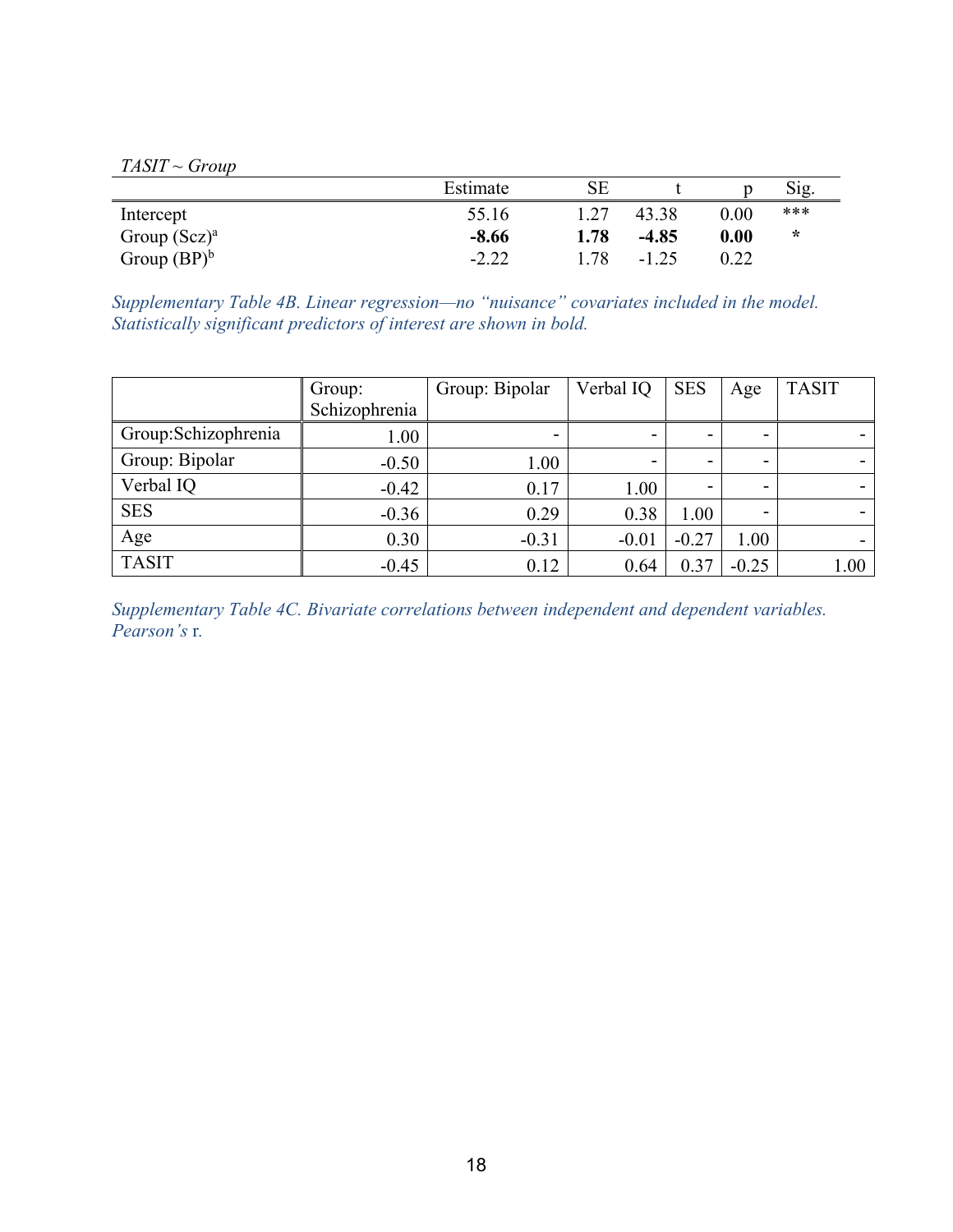# **Effect of Group and Repetition on Naming Response Times**

*Log\_Naming\_RT ~ Repetition\*Group + Repetition\*Age\_Z + Repetition\*SES +*   $Repetition*Verbal$  IQ + Repetition\*Mean  $RT + (1 + Repetition)$  | subject) + (1 + Repetition *+ Group | item)*

|                        | Estimate | <b>SE</b> | t       | p    | Sig.    |
|------------------------|----------|-----------|---------|------|---------|
| Intercept              | 0.04     | 0.02      | 1.72    | 0.09 |         |
| Repetition             | $-0.07$  | 0.03      | $-2.57$ | 0.01 | $\star$ |
| Group (Scz)            | 0.04     | 0.02      | 1.53    | 0.13 |         |
| Group(BP)              | 0.00     | 0.02      | 0.14    | 0.89 |         |
| Age                    | 0.00     | 0.01      | 0.50    | 0.62 |         |
| <b>SES</b>             | 0.00     | 0.01      | $-0.20$ | 0.84 |         |
| Verbal IQ              | 0.02     | 0.01      | 1.96    | 0.05 |         |
| Mean RT                | 1.01     | 0.05      | 19.93   | 0.00 | ***     |
| Group (Scz)*Repetition | $-0.07$  | 0.03      | $-2.39$ | 0.02 | ∗       |
| Group (BP)*Repetition  | $-0.01$  | 0.03      | $-0.30$ | 0.76 |         |
| Repetition*Age         | $-0.01$  | 0.01      | $-0.49$ | 0.63 |         |
| Repetition*SES         | 0.00     | 0.01      | 0.35    | 0.73 |         |
| Repetition*Verbal IQ   | $-0.04$  | 0.01      | $-2.92$ | 0.00 | **      |
| Repetition*Mean RT     | 0.00     | 0.07      | $-0.03$ | 0.97 |         |

*Supplementary Table 5A. Mixed effects linear regression. Statistically significant predictors of interest are shown in bold.* 

*Log* Naming  $RT \sim Repetition*Group + (1 + Repetition | subject) + (1 + Repetition + Group$ *| item)*

|                        | Estimate | <b>SE</b> |         | D    | Sig.   |
|------------------------|----------|-----------|---------|------|--------|
| Intercept              | 0.30     | 0.03      | 8.78    | 0.00 | ***    |
| Repetition             | $-0.08$  | 0.02      | $-3.73$ | 0.00 | ***    |
| Group $(Scz)$          | 0.30     | 0.05      | 6.47    | 0.00 | ***    |
| Group(BP)              | 0.10     | 0.04      | 2.16    | 0.03 | $\ast$ |
| Group (Scz)*Repetition | $-0.05$  | 0.03      | $-1.83$ | 0.07 |        |
| Group (BP)*Repetition  | 0.00     | 0.03      | $-0.14$ | 0.89 |        |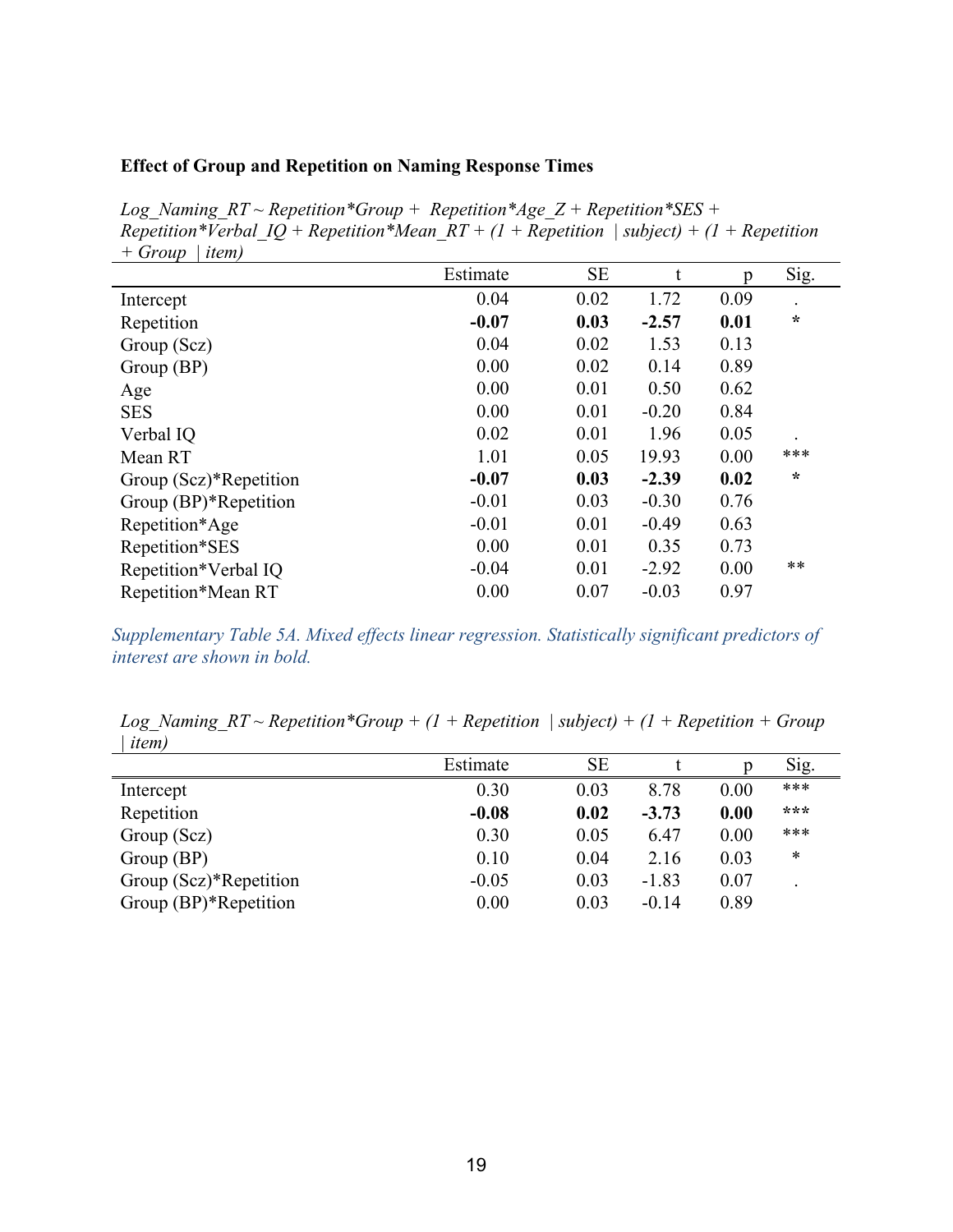*Supplementary Table 5B. Linear mixed effects regression—no "nuisance" covariates included in the model. Statistically significant predictors of interest are shown in bold.*

|                     | Group:<br>Schizophrenia | Group: Bipolar | Verbal IQ | <b>SES</b>               | Age  | Repetition |
|---------------------|-------------------------|----------------|-----------|--------------------------|------|------------|
| Group:Schizophrenia | 1.00                    | -              | -         | -                        | -    |            |
| Group: Bipolar      | $-0.49$                 | 1.00           | -         | $\overline{\phantom{0}}$ | -    | -          |
| Verbal IQ           | $-0.39$                 | 0.15           | 1.00      | -                        | -    | -          |
| <b>SES</b>          | $-0.34$                 | 0.30           | 0.38      | 1.00                     |      |            |
| Age                 | 0.32                    | $-0.30$        | 0.00      | $-0.30$                  | 1.00 | -          |
| Repetition          | 0.04                    | $-0.02$        | $-0.03$   | $-0.02$                  | 0.02 | 1.00       |

*Supplementary Table 5C. Bivariate correlations between independent and dependent variables. Pearson's* r*.*

# **Effect of Group and Alignment on Naming Response Times**

*Model Specification: Log\_Naming\_RT ~ Alignment\*Group + Alignment\*Verbal\_IQ + Alignment\*SES + Alignment\*Age + (1 +Alignment|subject) + (1 + Alignment\*Group |item)*

|                       | Estimate | <b>SE</b> |         | p    | Sig.  |
|-----------------------|----------|-----------|---------|------|-------|
| Intercept             | 0.31     | 0.04      | 9.07    | 0.00 | ***   |
| Alignment             | 0.02     | 0.04      | $-0.20$ | 0.64 |       |
| Group (Scz)           | 0.20     | 0.07      | 3.01    | 0.00 | $***$ |
| Group (BP)            | 0.12     | 0.06      | 2.04    | 0.05 |       |
| Verbal IQ             | $-0.04$  | 0.03      | $-1.76$ | 0.16 |       |
| <b>SES</b>            | 0.02     | 0.03      | 0.62    | 0.44 |       |
| Age                   | 0.07     | 0.03      | 3.18    | 0.01 | $***$ |
| Alignment*Group (Scz) | 0.02     | 0.07      | 2.52    | 0.81 |       |
| Alignment*Group (BP)  | $-0.07$  | 0.05      | $-1.01$ | 0.21 |       |
| Alignment*Verbal IQ   | $-0.02$  | 0.03      | $-0.66$ | 0.33 |       |
| Alignment*SES         | 0.00     | 0.02      | 0.10    | 0.99 |       |
| Alignment*Age         | $-0.01$  | 0.02      | $-0.62$ | 0.57 |       |

*Supplementary Table 6A. Within trials preceded by the dispreferred name; mixed effects linear regression. No predictors of interest were statistically significant.*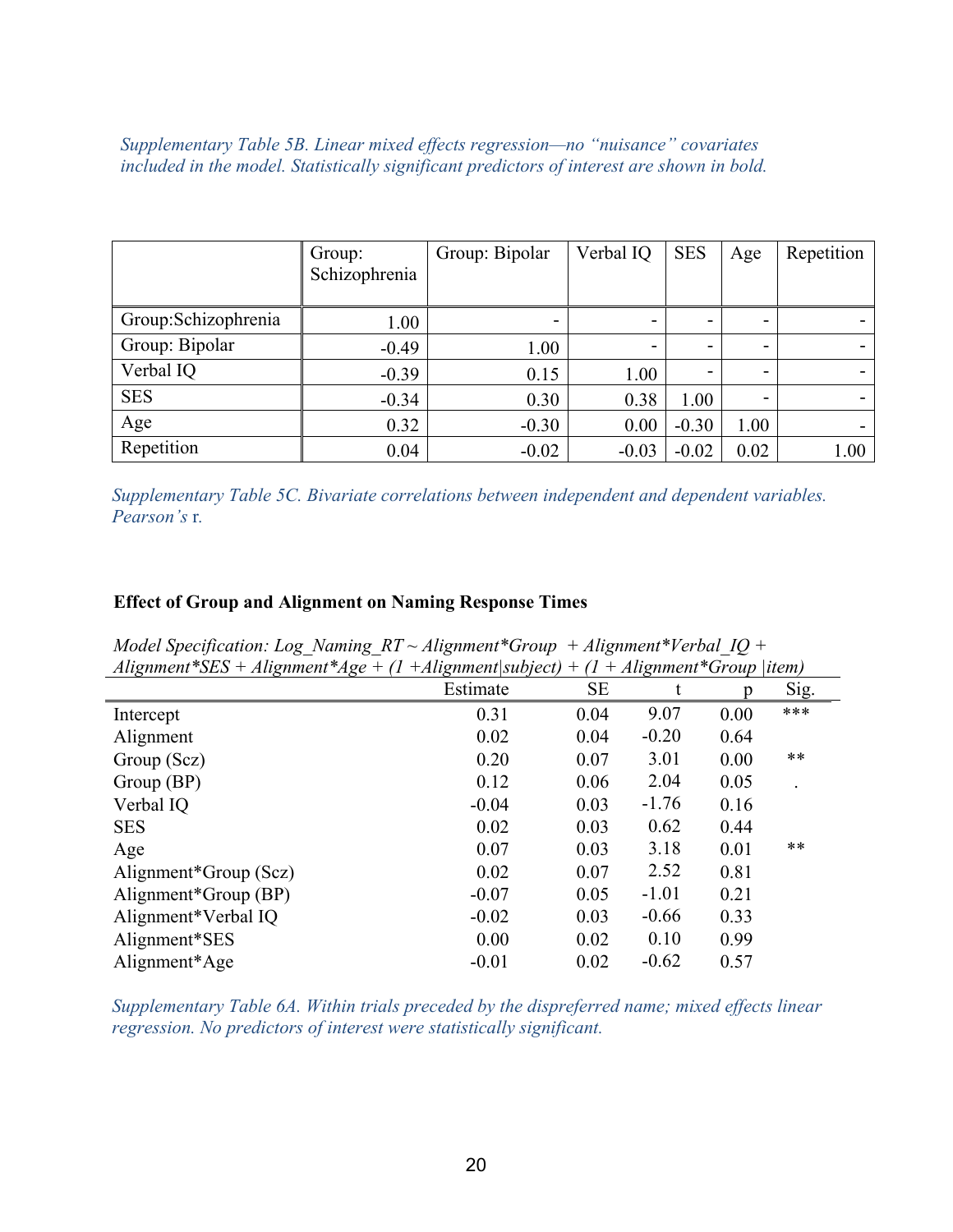|                       | Estimate | <b>SE</b> |         | Ŋ    | Sig. |
|-----------------------|----------|-----------|---------|------|------|
| Intercept             | 0.30     | 0.04      | 8.42    | 0.00 | ***  |
| Alignment             | $-0.01$  | 0.03      | $-0.37$ | 0.71 |      |
| Group $(Scz)$         | 0.24     | 0.05      | 4.57    | 0.00 | **   |
| Group(BP)             | 0.08     | 0.05      | 1.60    | 0.11 |      |
| Alignment*Group (Scz) | 0.01     | 0.05      | 0.24    | 0.81 |      |
| Alignment*Group (BP)  | $-0.04$  | 0.04      | $-0.82$ | 0.42 |      |

*Model Specification: Log\_Naming\_RT ~ Alignment\*Group + (1 +Alignment|subject) + (1 +*  $\overline{a}$ *Alignment\*Group |item)*

*Supplementary Table 6B. Within trials preceded by the dispreferred name; mixed effects linear regression—no "nuisance" covariates in the model. No predictors of interest were statistically significant.*

|                     | Group:        | Group: Bipolar | Verbal IQ | <b>SES</b> | Age     | Alignment |
|---------------------|---------------|----------------|-----------|------------|---------|-----------|
|                     | Schizophrenia |                |           |            |         |           |
| Group:Schizophrenia | 1.00          | -              |           | -          | -       |           |
| Group: Bipolar      | $-0.48$       | 1.00           |           | -          | -       |           |
| Verbal IQ           | $-0.39$       | 0.13           | 1.00      | -          | -       |           |
| <b>SES</b>          | $-0.31$       | 0.30           | 0.36      | 1.00       | -       | -         |
| Age                 | 0.33          | $-0.32$        | 0.00      | $-0.29$    | 1.00    |           |
| Alignment           | $-0.05$       | 0.08           | 0.12      | 0.07       | $-0.02$ | 1.00      |

*Supplementary Table 6C. Bivariate correlations between independent and dependent variables. Pearson's r.* 

## **7. Exploratory Analysis: The Relationship Between Alignment and Symptoms**

Below, we report the results of an exploratory analysis conducted to examine relationships

between lexical alignment and specific relevant symptom clusters in patients with schizophrenia

 $(n = 32)$ . Data processing and analysis procedures were the same as for the main analyses of

alignment by group.

To index negative symptoms, we used the total PANSS Negative score. To index thought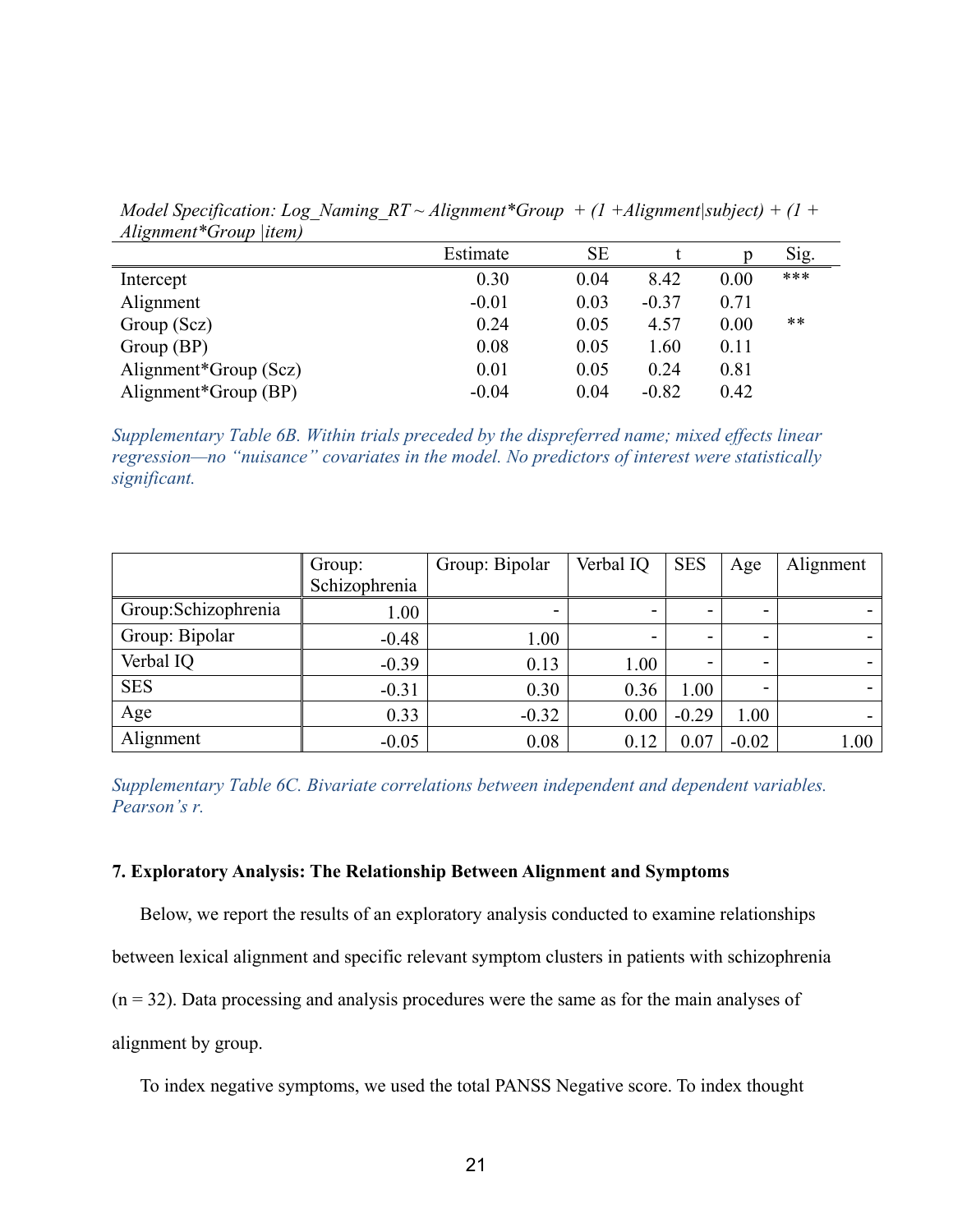disorder, we used the scores from the Disorganization item of the PANSS. Finally, to explore different facets of social cognition, we included as predictors two scores from the Multnomah Community Ability Scale (MCAS): Social Effectiveness and Social Interest.

The results of this analysis are reported below, in Supplementary Table 7. We found a small, marginally significant effect of PANSS Negative Total on alignment probability, such that more severe negative symptoms were associated with decreased alignment. Alignment was not predicted by PANSS Disorganization, by MCAS Social Effectiveness, or MCAS Social Interest.

## **Effect of Symptoms on Alignment Within Patients**

*Model Specification: Alignment ~ CPZ\_Equivalent +PANSS\_Negative + PANSS\_Disorganization + MCAS\_SocEffectiveness + MCAS\_SocInterest + (1 | subject) + (1 + PANSS\_Negative + PANSS\_Disorganization + MCAS\_SocEffectiveness + MCAS\_SocInterest | item)*

|                                  | Estimate | <b>SE</b> |         |      | Sig. |
|----------------------------------|----------|-----------|---------|------|------|
| Intercept                        | 1.16     | 0.13      | 9.22    | 0.00 | ***  |
| CPZ Equivalent                   | 0.07     | 0.08      | 0.94    | 0.35 |      |
| <b>PANSS</b> – Negative Subscore | $-0.19$  | 0.11      | $-1.71$ | 0.09 |      |
| PANSS - Disorganization Score    | $-0.12$  | 0.11      | $-1.12$ | 0.26 |      |
| MCAS – Social Effectiveness      | $-0.06$  | 0.13      | $-0.45$ | 0.65 |      |
| MCAS – Social Interest           | 0.06     | 0.10      | 0.61    | 0.54 |      |

*Supplementary Table 7. Exploratory analysis of the effect of symptoms on alignment; mixed effects logistic regression. No predictors of interest were statistically significant.* 

## **8. References**

- Barker, S., Barron, N., McFarland, B. H., & Bigelow, D. A. (1994). A community ability scale for chronically mentally Ill consumers: Part I. Reliability and validity. *Community Mental Health Journal, 30*(4), 363-383.
- Bates, D. M., Mächler, M., Bolker, B., & Walker, S. (2015). Fitting linear mixed-effects models using lme4. *Journal of Statistical Software, 67*(1), 1-48.
- Boersma, P., & Weenink, D. (2016). Praat: Doing phonetics by computer (version 6.0. 21). *Extraído de www. praat. org* .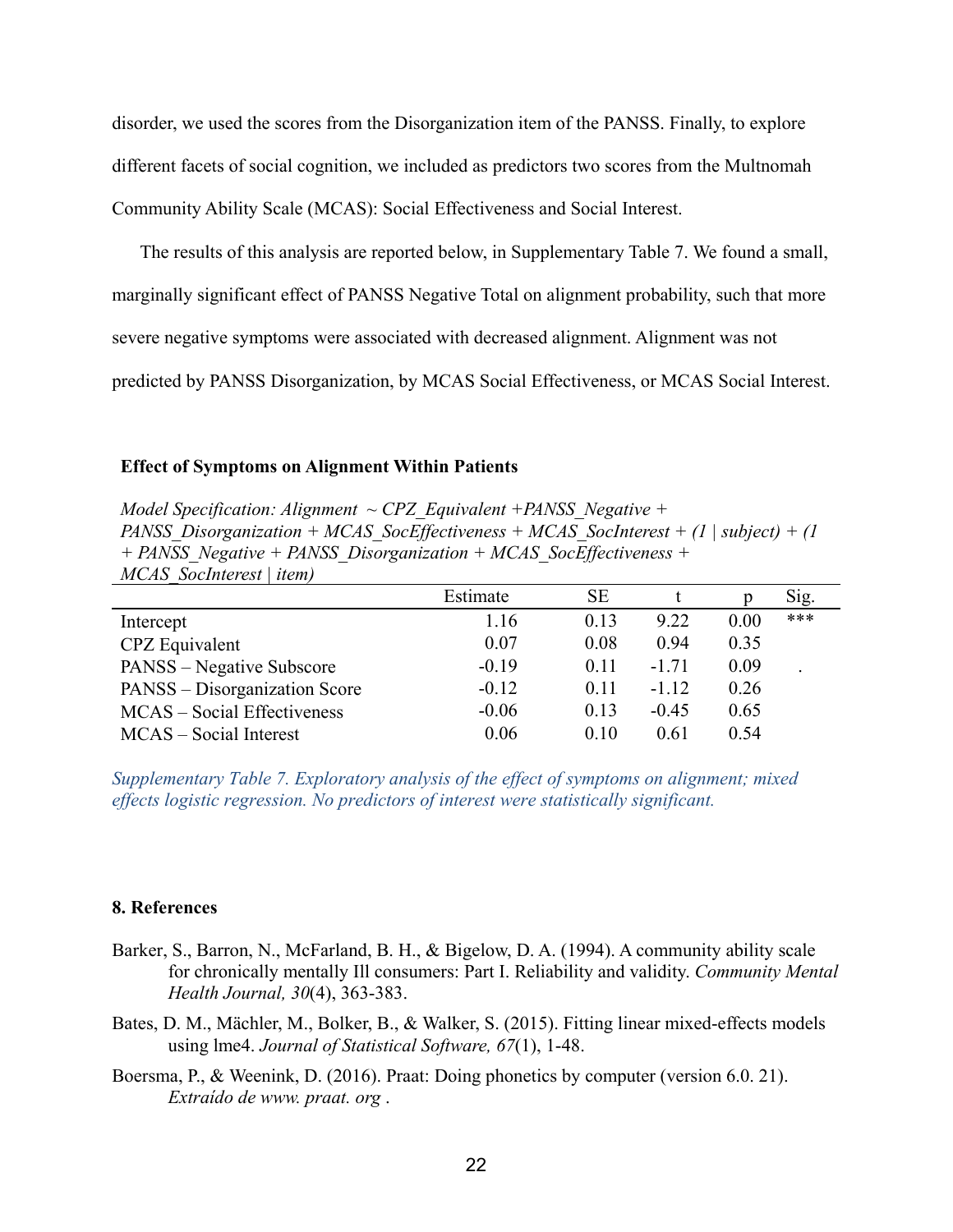- Branigan, H. P., Tosi, A., & Gillespie-Smith, K. (2016). Spontaneous lexical alignment in children with an autistic spectrum disorder and their typically developing peers. *Journal of Experimental Psychology: Learning, Memory, and Cognition, 42*(11), 1821.
- Brysbaert, M., & New, B. (2009). Moving beyond Kučera and Francis: A critical evaluation of current word frequency norms and the introduction of a new and improved word frequency measure for American English. *Behavior Research Methods, 41*, 977-990.
- First, M., Spitzer, R., Miriam, G., & Williams, J. (2002). *Structured Clinical Interview for DSM-IV-TR Axis I Disorders, Research Version, Patient Edition. (SCID-I/P)*. New York: Biometrics Research, New York State Psychiatric Institute.
- Kay, S. R., Fiszbein, A., & Opler, L. A. (1987). The Positive and Negative Syndrome Scale (PANSS) for Schizophrenia. *Schizophrenia Bulletin, 13*(2), 261-276.
- Keefe, R. (2004). The Brief Assessment of Cognition in Schizophrenia: reliability, sensitivity, and comparison with a standard neurocognitive battery. *Schizophrenia Research, 68*(2-3), 283-297.
- Keefe, R. S., Harvey, P. D., Goldberg, T. E., Gold, J. M., Walker, T. M., Kennel, C., & Hawkins, K. (2008). Norms and standardization of the Brief Assessment of Cognition in Schizophrenia (BACS). *Schizophr Res, 102*(1-3), 108-115.
- Kuperberg, G. R., Delaney-Busch, N., Fanucci, K., & Blackford, T. (2018). Priming Production: Neural evidence for enhanced automatic semantic activity immediately preceding language production in schizophrenia. *NeuroImage: Clinical, 18*, 74-85.
- Kuznetsova, A., Brockhoff, P. B., & Christensen, R. H. B. (2015). Tests for random and fixed effects for linear mixed effect models (lmer objects of lme4 package). R package version 2.0-33. [http://cran.r-project.org/package=lmerTest.](http://cran.r-project.org/pac)
- Lakens, D., Scheel, A. M., & Isager, P. M. (2018). Equivalence testing for psychological research: A tutorial. *Advances in Methods and Practices in Psychological Science, 1*(2), 259-269.
- R Core Team. (2016). R: A language and environment for statistical computing. Vienna, Austria: R Foundation for Statistical Computing. Retrieved from [https://www.R-project.org](https://www.r-project.org/)
- Satterthwaite, F. E. (1946). An approximate distribution of estimates of variance components. *Biometrics bulletin, 2*(6), 110-114.
- Young, R. C., Biggs, J. T., Ziegler, V. E., & Meyer, D. A. (1978). A rating scale for mania: reliability, validity and sensitivity. *The British Journal of Psychiatry, 133*(5), 429-435.
- Boersma, P., & Weenink, D. (2016). Praat: Doing phonetics by computer (version 6.0. 21). *Extraído de www. praat. org [23/07/2017]*.
- Branigan, H. P., Pickering, M. J., Pearson, J., McLean, J. F., & Brown, A. (2011). The role of beliefs in lexical alignment: Evidence from dialogs with humans and computers. *Cognition, 121*(1), 41-57.
- Delaney-Busch, N., Morgan, E., Lau, E., & Kuperberg, G. R. (2019). Neural evidence for Bayesian trial-by-trial adaptation on the N400 during semantic priming. *Cognition, 187*(June 2019), 10-20.